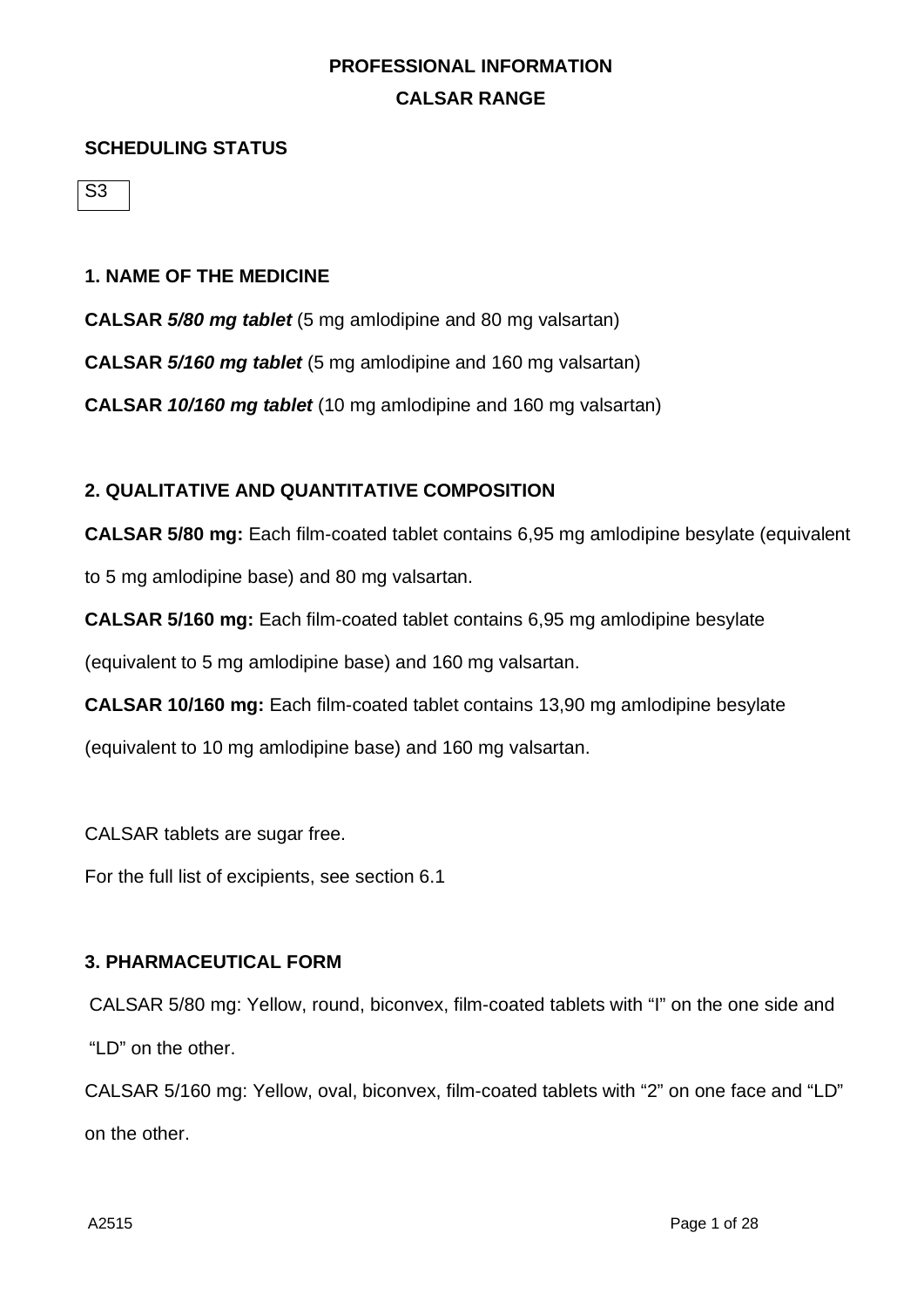CALSAR 10/160 mg: White, oval, biconvex, film-coated tablets with "3" on one face and "LD" on the other.

## **4. CLINICAL PARTICULARS**

## **4.1 Therapeutic indications**

Treatment of mild to moderate essential hypertension in patients whose blood pressure is normalised with the individual components in the same doses as the proposed fixed dose combination of CALSAR.

## **4.2 Posology and method of administration**

Patients receiving valsartan and amlodipine from separate tablets may be switched to

CALSAR containing the same component doses.

## **Posology**

The recommended dose is one tablet per day (the 3 strengths are listed under section 2).

## **Special populations**

### **In elderly:**

Normal dosage regimens are recommended.

### **Children and adolescents:**

CALSAR is not recommended for use in patients aged below 18 years due to a lack of data

on safety and efficacy (see section 4.4).

## **Renal impairment:**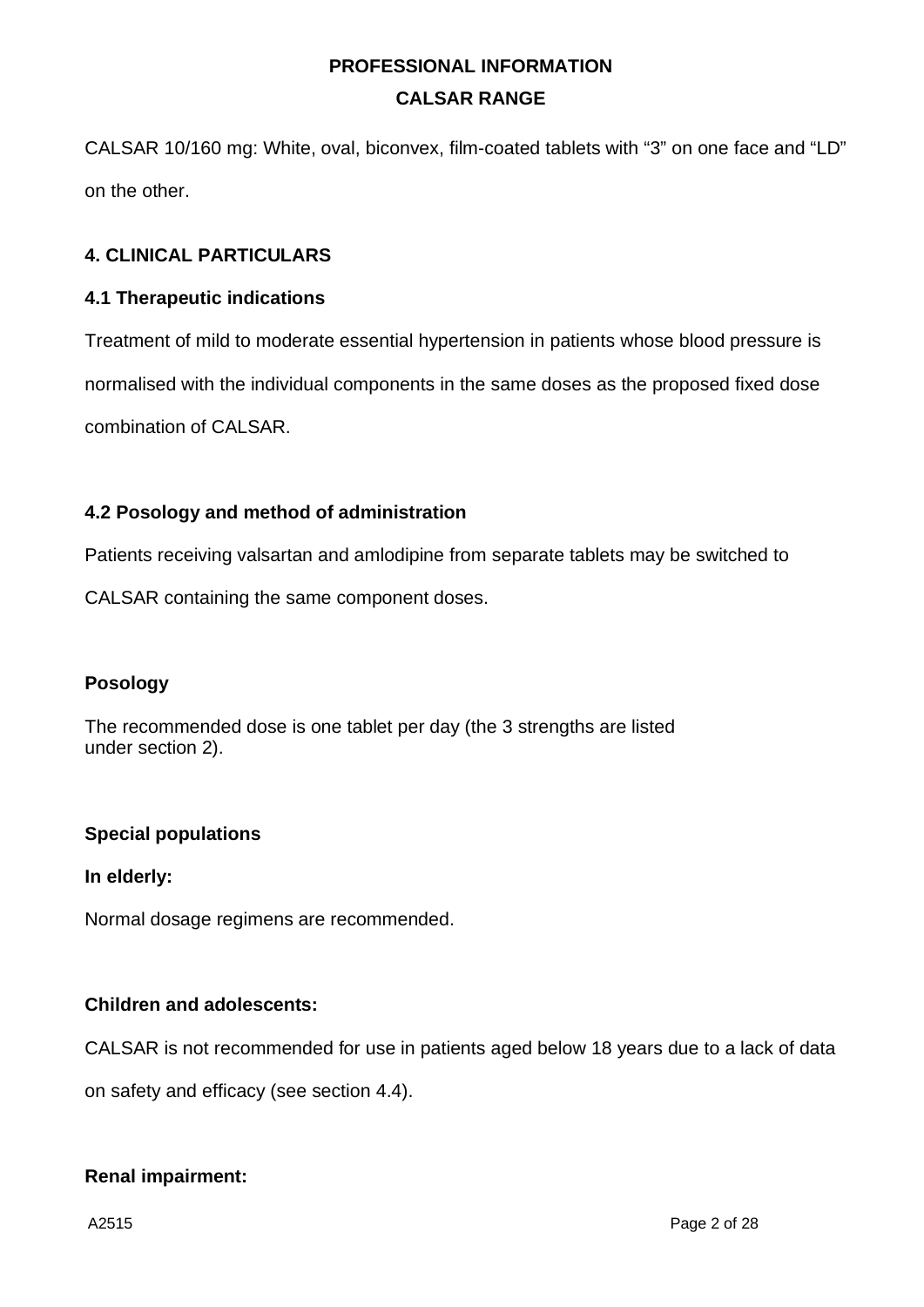No dosage adjustment is required for patients with mild to moderate renal impairment. In patients with severe renal impairment dosages may need to be reduced (see section 4.4).

### **Hepatic impairment:**

Caution should be exercised when administering CALSAR to patients with hepatic impairment or biliary obstructive disorders (see sections 4.4 and 4.5).

## **Method of administration**

For oral use.

It is recommended to take CALSAR with some water.

## **4.3 Contraindications**

- Hypersensitivity to amlodipine, valsartan, or to dihydropyridine derivatives, or to any of the inactive ingredients of CALSAR listed in section 6.1
- A history of angioedema related to previous therapy with ACE inhibitors or angiotensin receptor blockers (ARBs): These patients must never again be given these medicines
- Hereditary or idiopathic angioedema
- Hypertrophic obstructive cardiomyopathy (HOCM)
- Severe renal function impairment (creatinine clearance less than 30 ml/min)
- Bilateral renal artery stenosis
- Renal artery stenosis in patients with a single kidney
- Aortic stenosis
- Concomitant therapy with potassium sparing diuretics such as spironolactone,

triamterene, amiloride (see section 4.5)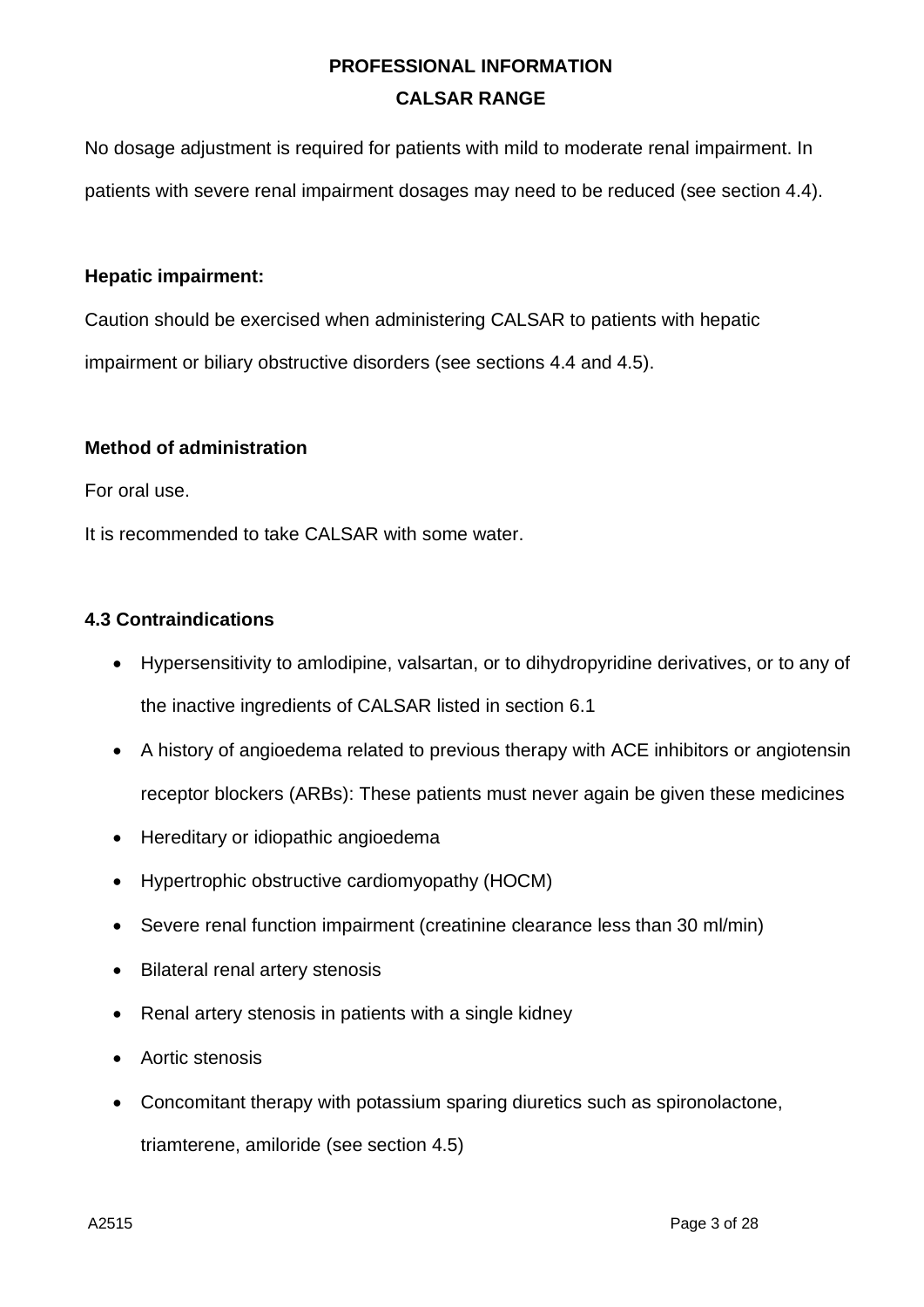- Concomitant use of fluoroquinolones with ACE inhibitors/Angiotensin receptor blockers is contraindicated in patients with moderate to severe renal impairment (Creatinine clearance ≤ 30ml/min) and in elderly patients
- Porphyria
- Lithium therapy: Concomitant administration with CALSAR may lead to toxic blood concentrations of lithium (see section 4.5)
- The concomitant use of CALSAR with aliskiren-containing products is contraindicated (see sections 4.4 and 4.5)
- Severe hepatic impairment, biliary cirrhosis or cholestasis
- Severe hypotension
- Shock (including cardiogenic shock)
- Haemodynamically unstable heart failure after acute myocardial infarction
- Pregnancy and lactation (see section 4.6).

## **4.4 Special warnings and precautions for use**

Should a woman become pregnant while receiving CALSAR, the treatment should be stopped promptly and switched to a different class of antihypertensive medicine (see sections 4.3 and 4.6).

*Dual blockade of the renin-angiotensin-aldosterone system (RAAS)*

There is evidence that the concomitant use of ACE-inhibitors, angiotensin II receptor blockers (ARBs) or aliskiren may increase the risk of hypotension, hyperkalaemia and decreases renal function (including acute renal failure). Dual blockade of RAAS through the combined use of CALSAR and aliskiren is therefore contraindicated (see section 4.3).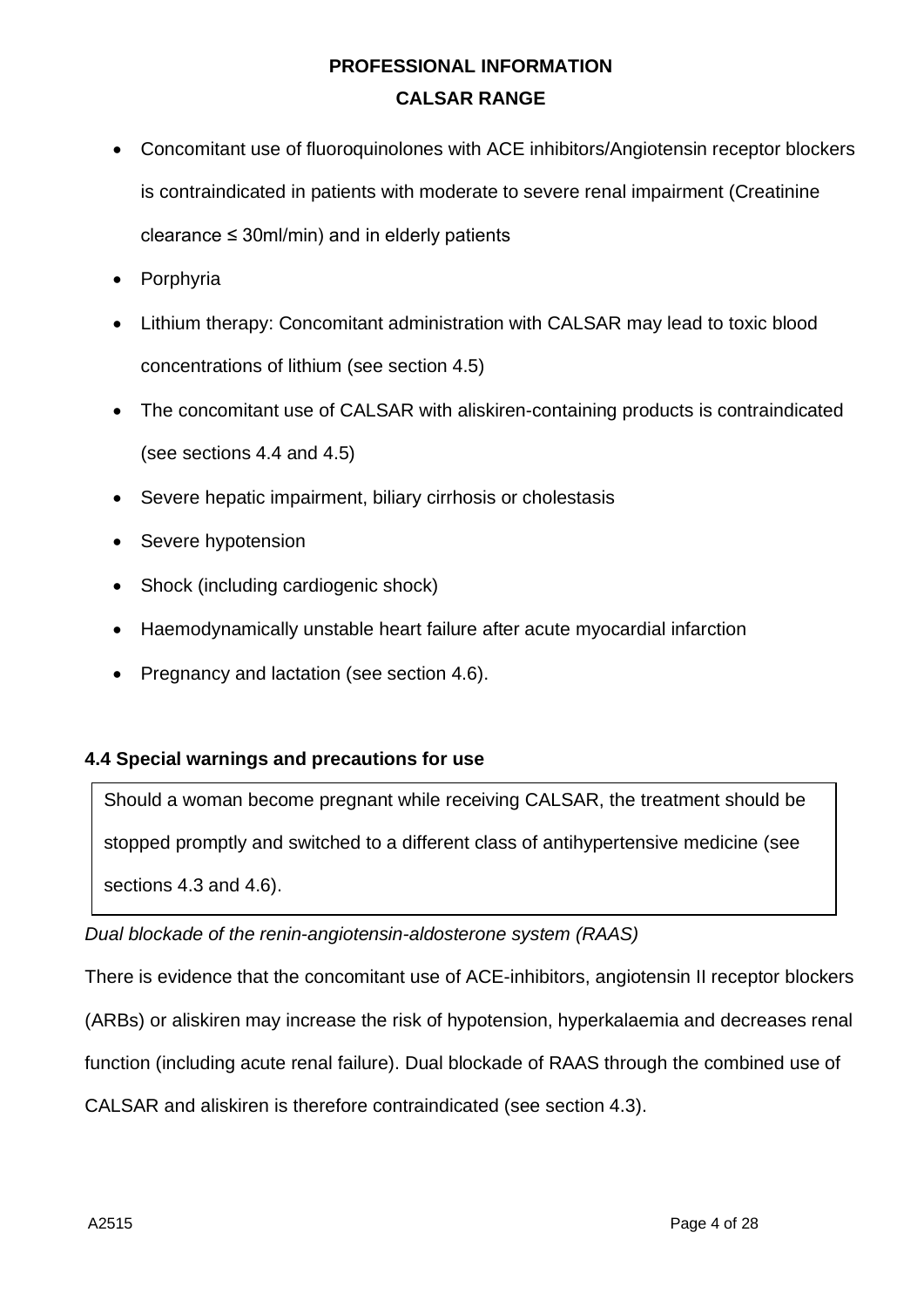CALSAR should not be used concomitantly with aliskiren (see section 4.3).

### *Sodium- and/or volume-depleted patients*

Excessive hypotension was seen in 0,4 % of patients with uncomplicated hypertension treated with amlodipine/valsartan in placebo-controlled studies. In patients with an activated renin-angiotensin system (such as volume- and/or salt-depleted patients receiving high doses of diuretics) who are receiving angiotensin receptor blockers, symptomatic hypotension may occur. Correction of this condition prior to administration of CALSAR or close medical supervision at the start of treatment is recommended.

If hypotension occurs with CALSAR, the patient should be placed in the supine position and, if necessary, given an intravenous infusion of normal saline. Treatment can be continued once blood pressure has been stabilised.

#### *Hyperkalaemia*

Concomitant use with potassium supplements, potassium-sparing diuretics, salt substitutes containing potassium, or other medicines that may increase potassium levels (heparin, etc.) should be undertaken with caution and with frequent monitoring of potassium levels (see section 4.3 and 4.5).

#### *Renal artery stenosis*

CALSAR should be used with caution to treat hypertension in patients with unilateral renal artery stenosis since blood urea and serum creatinine may increase in such patients.

#### *Kidney transplantation*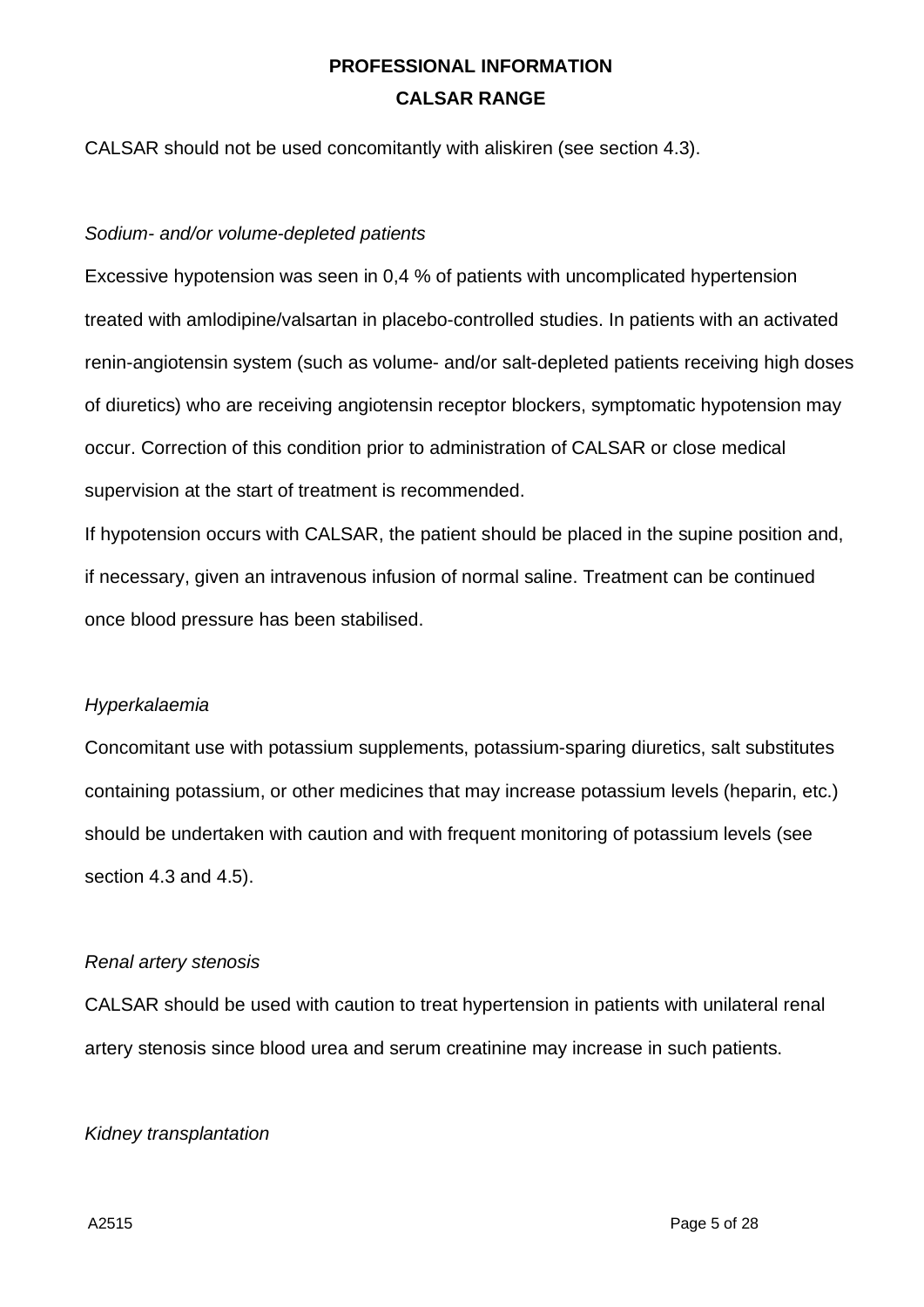To date there is no experience of the safe use of CALSAR in patients who have had recent kidney transplantation.

### *Hepatic impairment*

Valsartan is mostly eliminated unchanged via the bile. The half-life of amlodipine is prolonged and AUC values are higher in patients with impaired liver function; dosage recommendations have not been established. Particular caution should be exercised when administering CALSAR to patients with mild to moderate hepatic impairment or biliary obstructive disorders.

In patients with mild to moderate hepatic impairment without cholestasis, the maximum recommended dose is 80 mg valsartan.

#### *Renal impairment*

No dosage adjustment of CALSAR is required for patients with mild to moderate renal impairment (GFR >30 mL/min/1,73 m2). Monitoring of potassium levels and creatinine is advised in moderate renal impairment.

#### *Primary hyperaldosteronism*

Patients with primary hyperaldosteronism should not be treated with the angiotensin II antagonist valsartan as their renin-angiotensin system is affected by the primary disease.

### *Angioedema*

Angioedema, including swelling of the larynx and glottis, causing airway obstruction and/or swelling of the face, lips, pharynx and/or tongue, has been reported in patients treated with valsartan. Some of these patients previously experienced angioedema with other medicines,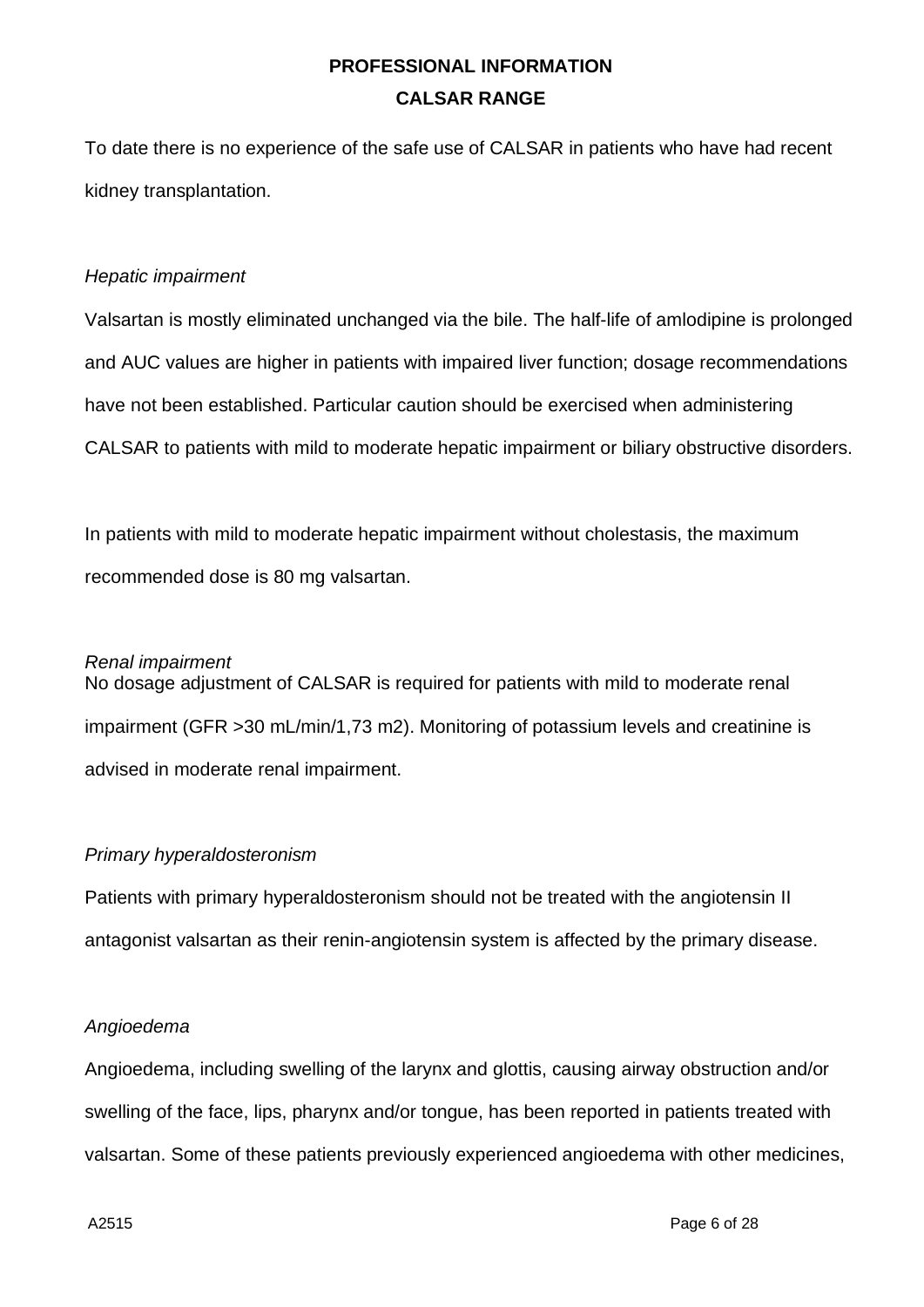including angiotensin-converting enzyme (ACE) inhibitors. CALSAR should be discontinued immediately in patients who develop angioedema and should not be re-administered.

### *Heart failure/post-myocardial infarction*

As a consequence of the inhibition of the renin-angiotensin-aldosterone system, changes in renal function may be anticipated in susceptible individuals. In patients with severe heart failure whose renal function may depend on the activity of the renin-angiotensin-aldosterone system, treatment with ACE inhibitors and angiotensin receptor antagonists has been associated with oliguria and/or progressive ureamia and with acute renal failure and/or death. Similar outcomes have been reported with valsartan. Evaluation of patients with heart failure or post-myocardial infarction should always include assessment of renal function. In a long-term, placebo-controlled study of amlodipine in patients with NYHA (New York Heart

Association Classification) III and IV heart failure of non-ischaemic aetiology, amlodipine was associated with increased reports of pulmonary oedema despite no significant difference in the incidence of worsening heart failure as compared to placebo.

Calcium channel blockers, including amlodipine, should be used with caution in patients with congestive heart failure, as they may increase the risk of future cardiovascular events and mortality.

#### *Mitral valve stenosis*

As with all other vasodilators, special caution is indicated in patients suffering from mitral stenosis or that is not high grade.

*Concomitant use of fluoroquinolones and ACE inhibitors/Angiotensin receptor blockers*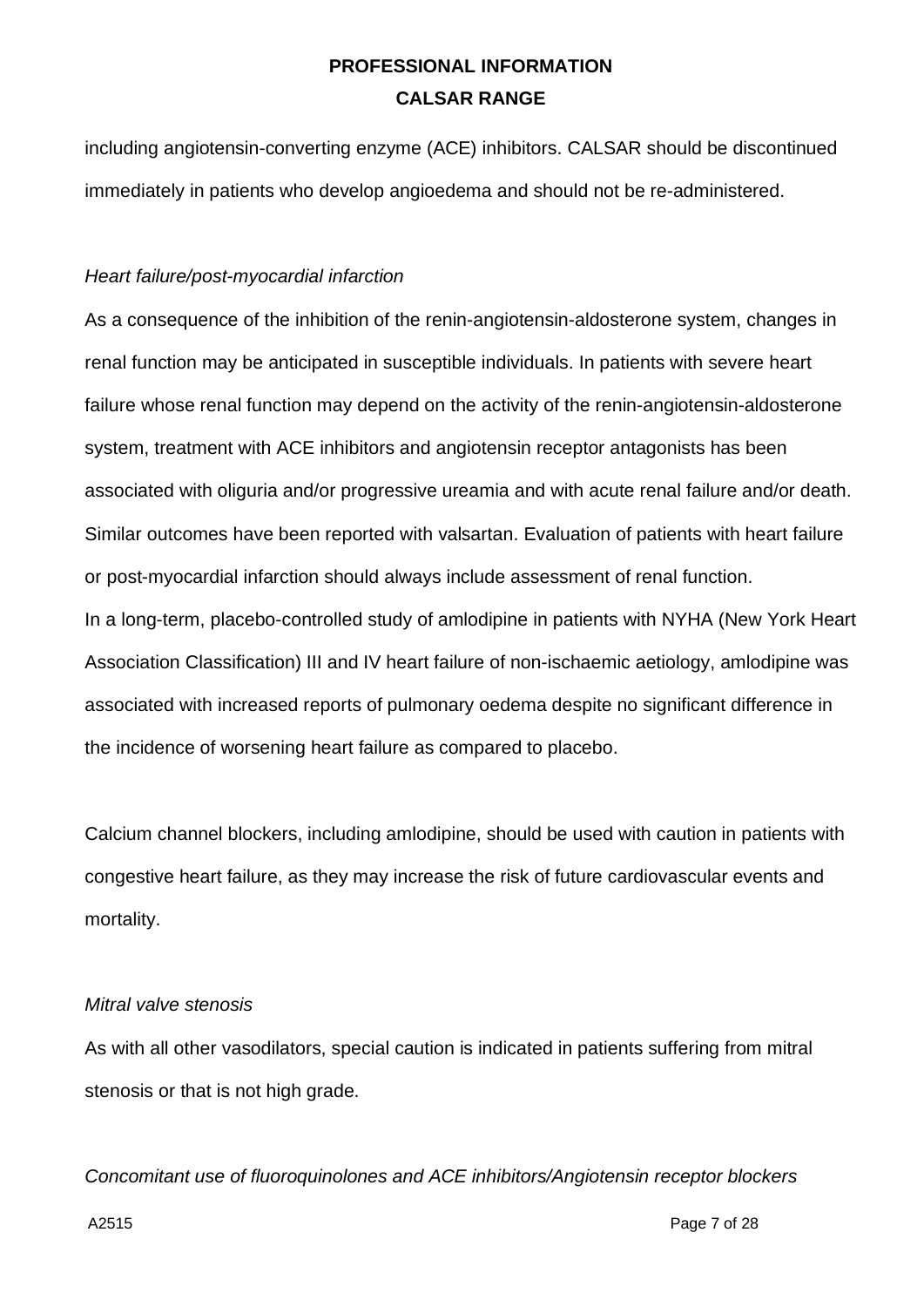Concomitant use of fluoroquinolones and ACE inhibitors/Angiotensin receptor blockers may precipitate acute kidney injury in patients, especially those with moderate to severe renal impairment and elderly patients (see section 4.3).

Renal function should be assessed before initiating treatment and monitored during treatment with fluoroquinolones or ACE inhibitors / angiotensin receptor blockers whether used separately and/or concomitantly.

## **4.5 Interaction with other medicines and other forms of interaction**

## *To be taken into account with concomitant use*

### *Other antihypertensive medicines*

Commonly used antihypertensive medicines (e.g. alpha blockers, diuretics) and other medicines which may cause hypotensive adverse effects (e.g. tricyclic antidepressants, alpha blockers for treatment of benign prostate hyperplasia) may increase the antihypertensive effect of the combination.

## **Interactions linked to amlodipine**

## *Concomitant use not recommended*

## *Grapefruit or grapefruit juice*

Administration of amlodipine with grapefruit or grapefruit juice is not recommended as bioavailability may be increased in some patients, resulting in increased blood pressure lowering effects.

*Caution required with concomitant use CYP3A4 inhibitors*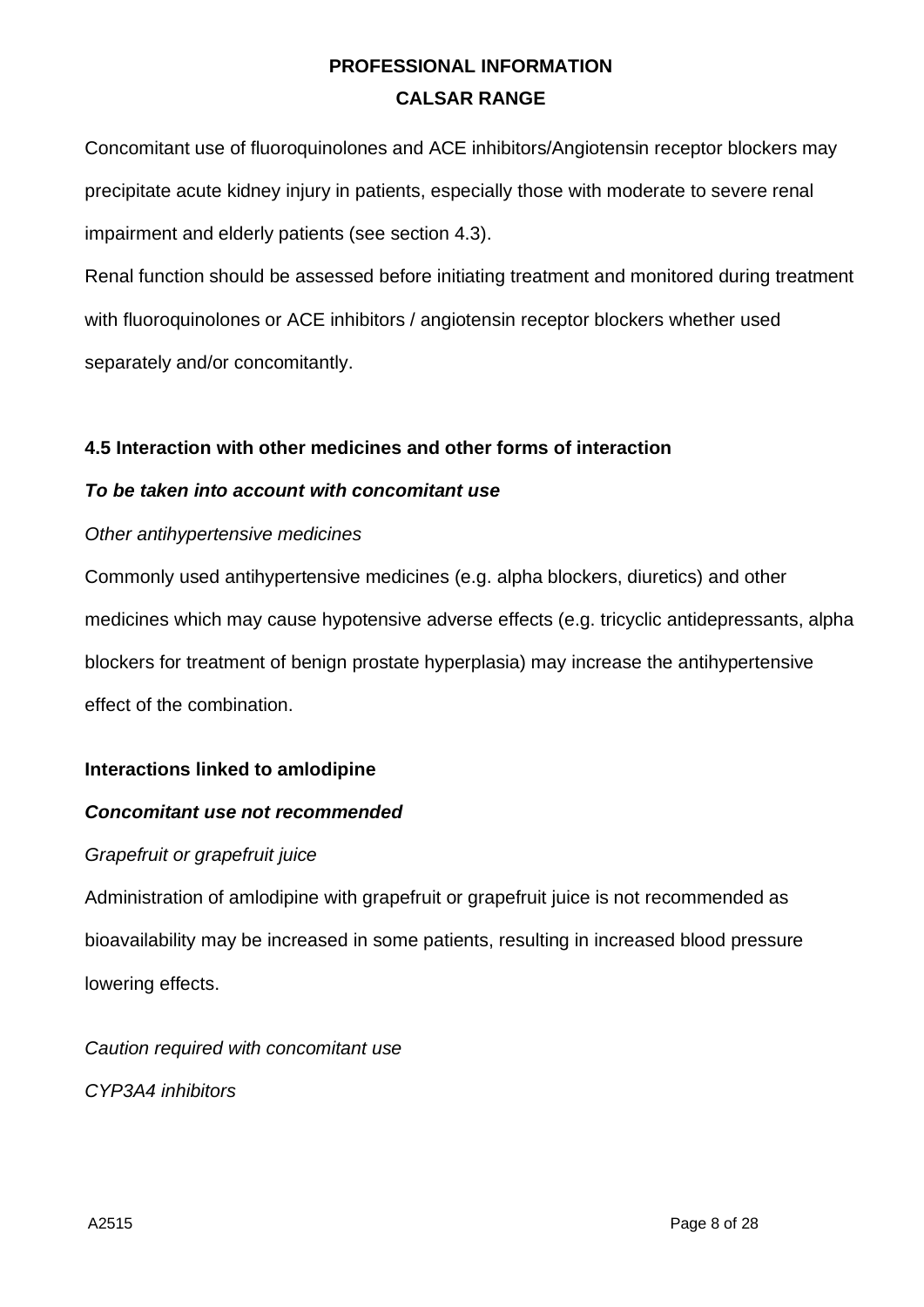Concomitant use of amlodipine with strong or moderate CYP3A4 inhibitors (protease inhibitors, azole antifungals, macrolides like erythromycin or clarithromycin, verapamil or diltiazem) may give rise to significant increase in amlodipine exposure. The clinical translation of these pharmacokinetic variations may be more pronounced in the elderly. Clinical monitoring and dose adjustment may thus be required.

Clarithromycin is an inhibitor of CYP3A4. There is an increased risk of hypotension in patients receiving clarithromycin with amlodipine. Close observation of patients is recommended when amlodipine is co-administered with clarithromycin.

*CYP3A4 inducers (anticonvulsant medicines [e.g. carbamazepine, phenobarbitone, phenytoin, fosphenytoin, primidone], rifampicin, Hypericum perforatum).*

Upon co-administration of known inducers of the CYP3A4, the plasma concentration of amlodipine may vary. Therefore, blood pressure should be monitored and dose regulation considered both during and after concomitant medicine particularly with strong CYP3A4 inducers (e.g. rifampicin, *Hypericum perforatum*).

### *Simvastatin*

Co-administration of multiple doses of 10 mg amlodipine with 80 mg simvastatin resulted in a 77 % increase in exposure to simvastatin compared to simvastatin alone. It is recommended to limit the dose of simvastatin to 20 mg daily in patients on amlodipine.

*Dantrolene (infusion)*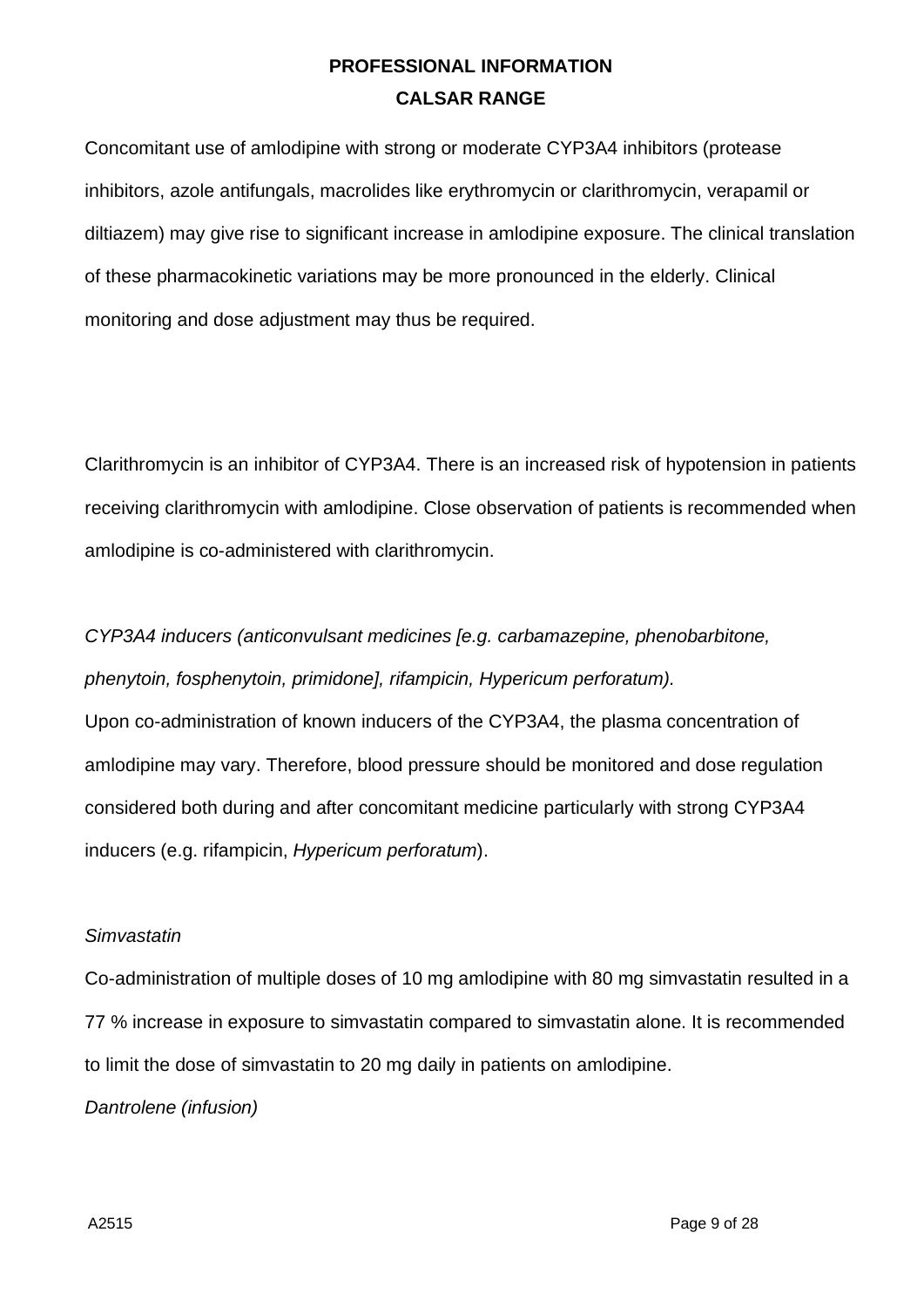In animals, lethal ventricular fibrillation and cardiovascular collapse are observed in association with hyperkalaemia after administration of verapamil and intravenous dantrolene. Due to risk of hyperkalaemia, it is recommended that the co-administration of calcium channel blockers such as amlodipine be avoided in patients susceptible to malignant hyperthermia and in the management of malignant hyperthermia.

## *Tacrolimus*

There is a risk of increased tacrolimus blood levels when co administered with amlodipine. In order to avoid toxicity of tacrolimus, administration of amlodipine in a patient treated with tacrolimus require monitoring of tacrolimus blood levels and dose adjustment of tacrolimus when appropriate.

## *To be taken into account with concomitant use*

### *Others*

In clinical interaction studies, amlodipine did not affect the pharmacokinetics of atorvastatin, digoxin, warfarin or ciclosporin.

## **Interactions linked to valsartan**

### *Concomitant use not recommended*

### *Lithium*

Reversible increases in serum lithium concentrations and toxicity have been reported during concomitant administration of lithium with angiotensin converting enzyme inhibitors or angiotensin II receptor antagonists, including valsartan (see section 4.3). Therefore, careful monitoring of serum lithium levels is recommended during concomitant use. If a diuretic is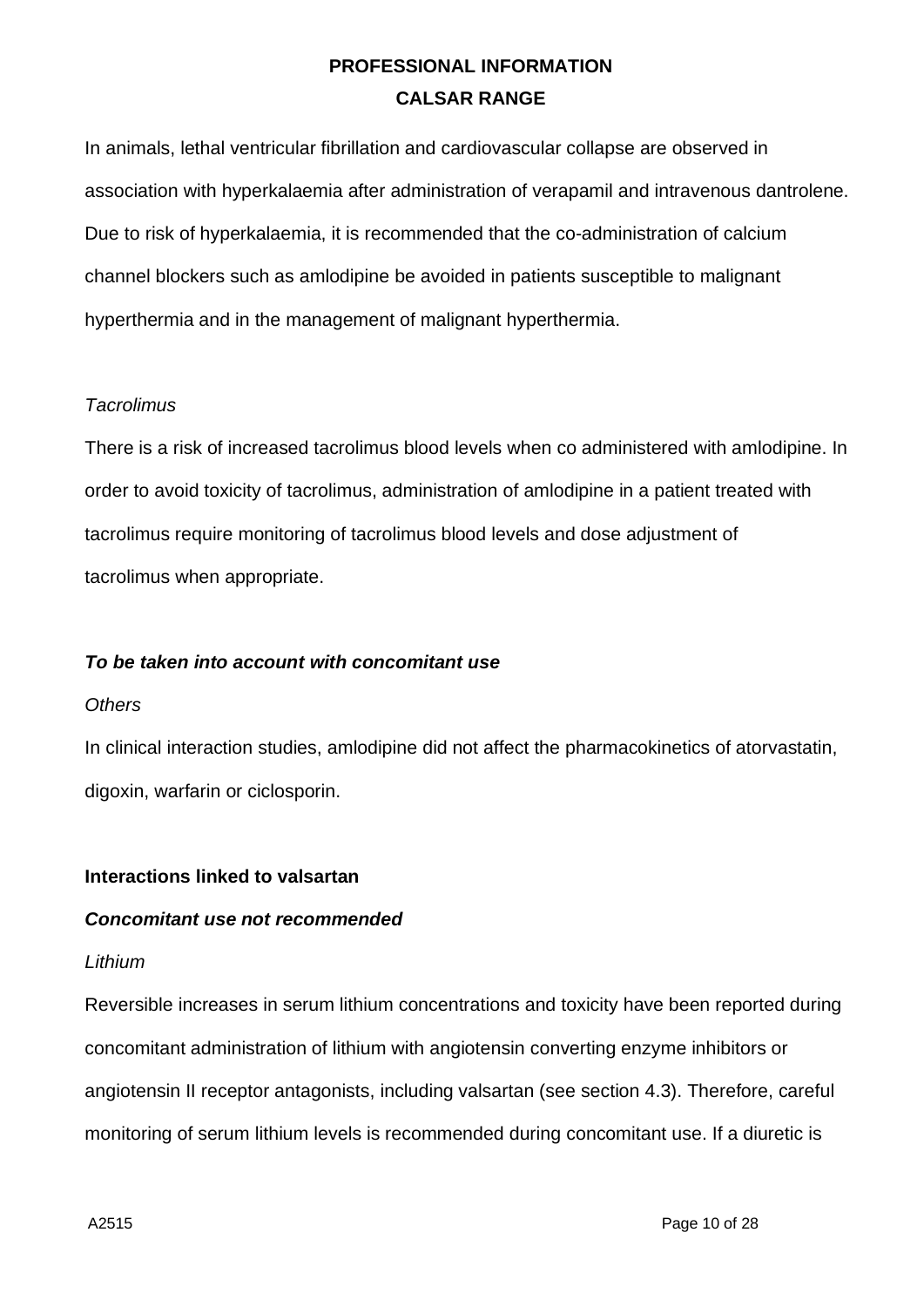also used, the risk of lithium toxicity may presumably be increased further with amlodipine/valsartan.

*Potassium-sparing diuretics, potassium supplements, salt substitutes containing potassium and other substances that may increase potassium levels.*

If a medicine that affects potassium levels is to be prescribed in combination with valsartan, monitoring of potassium plasma levels is advised.

### *Caution required with concomitant use*

*Non-steroidal anti-inflammatory drugs (NSAIDs), including selective COX-2 inhibitors, acetylsalicylic acid (>3 g/day), and non-selective NSAIDs.*

When angiotensin II antagonists are administered simultaneously with NSAIDs attenuation of the antihypertensive effect may occur. Furthermore, concomitant use of angiotensin II antagonists and NSAIDs may lead to an increased risk of worsening of renal function and an increase in serum potassium. Therefore, monitoring of renal function at the beginning of the treatment is recommended, as well as adequate hydration of the patient.

*Inhibitors of the uptake transporter (rifampicin, ciclosporin) or efflux transporter (ritonavir).*

The results of an in vitro study with human liver tissue indicate that valsartan is a substrate of the hepatic uptake transporter OATP1B1 and of the hepatic efflux transporter MRP2. Coadministration of inhibitors of the uptake transporter (rifampicin, ciclosporin) or efflux transporter (ritonavir) may increase the systemic exposure to valsartan.

*Dual blockade of the RAAS with ARBs, ACE inhibitors, or aliskiren*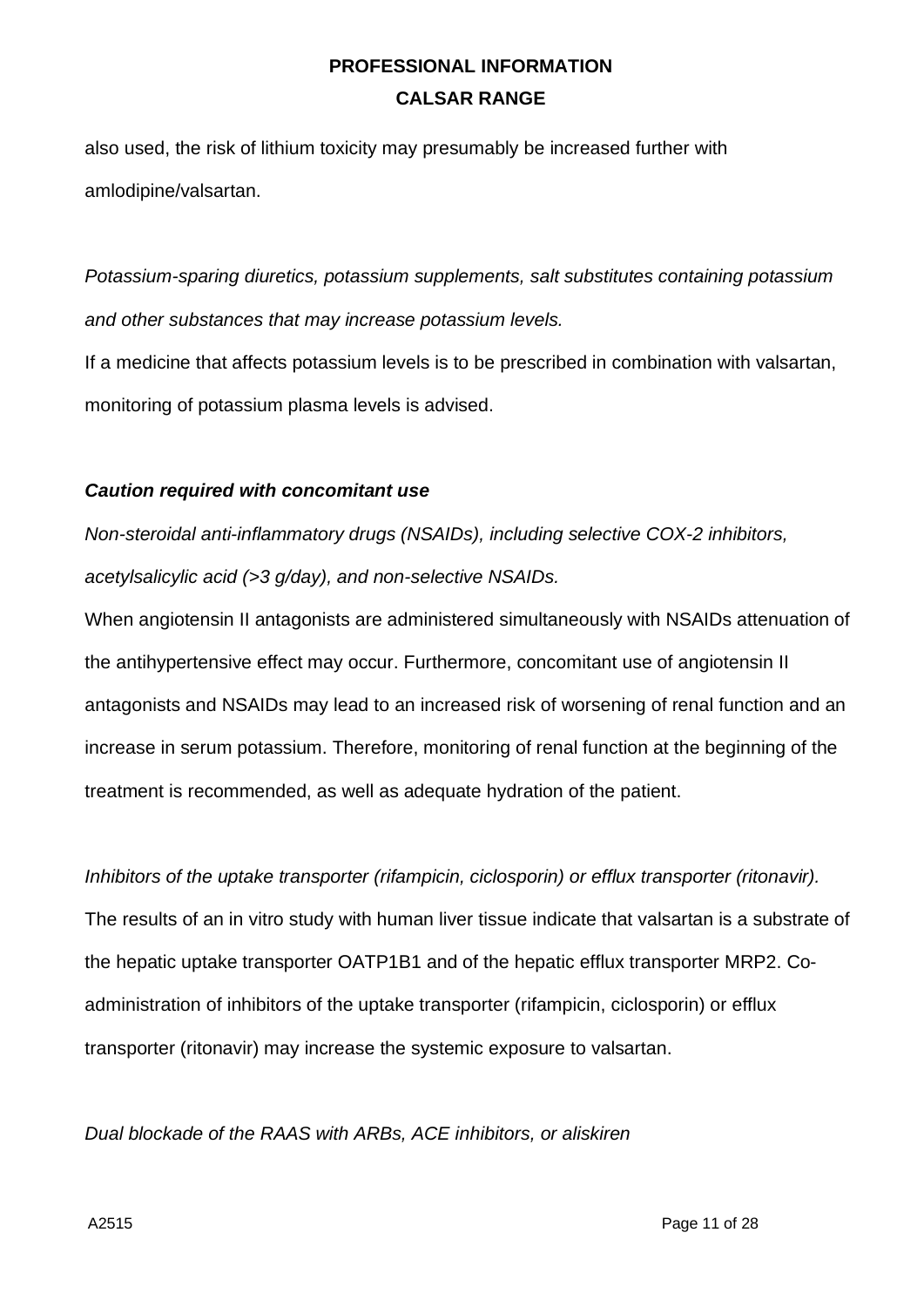Clinical trial data has shown that dual blockade of the renin-angiotensin-aldosterone-system (RAAS) through the combined use of ACE inhibitors, angiotensin II receptor blockers or aliskiren is associated with a higher frequency of adverse events such as hypotension, hyperkalaemia and decreased renal function (see sections 4.3 and 4.4).

### *Others*

In monotherapy with valsartan, no interactions of clinical significance have been found with the following substances: cimetidine, warfarin, furosemide, digoxin, atenolol, indomethacin, hydrochlorothiazide, amlodipine, glibenclamide.

*Concomitant use of fluoroquinolones and ACE inhibitors/Angiotensin receptor blockers* Concomitant use of fluoroquinolones and ACE inhibitors/Angiotensin receptor blockers may precipitate acute kidney injury. The mechanism of the possible interaction between the different classes of medicines, over and above different mechanisms of kidney damage, is unknown (see section 4.3).

## **4.6 Fertility, pregnancy and lactation**

Safety in pregnancy and lactation has not been established (see section 4.3). When pregnancy is planned or confirmed CALSAR should be discontinued.

## **Women of childbearing potential / Contraception in males and females**

Women of childbearing age should ensure effective contraception.

## **Pregnancy**

CALSAR is contraindicated during pregnancy (see section 4.3).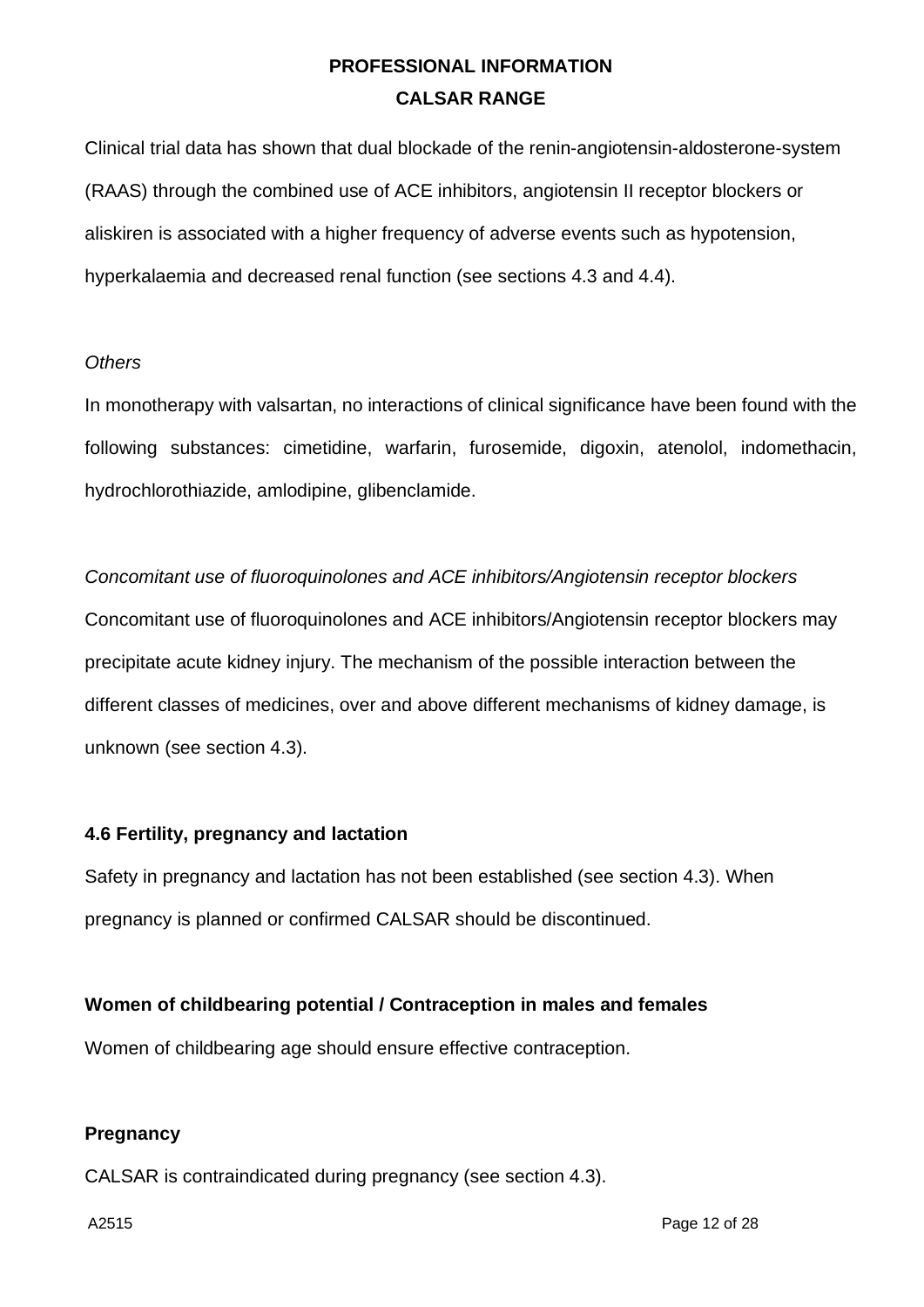Medicines affecting the renin-angiotensin system, such as CALSAR, can cause embryonal toxicity, foetal and neonatal morbidity and mortality when administered to pregnant women.

### **Breastfeeding**

CALSAR is contraindicated during lactation. Amlodipine is excreted in human milk. The

proportion of the maternal dose received by the infant has been estimated with an

interquartile range of  $3 - 7$  %, with a maximum of 15 %. The effect of amlodipine on infants is unknown.

## **Fertility**

There are no clinical studies on fertility with amlodipine/valsartan e.g. CALSAR.

## **4.7 Effects on ability to drive and use machines**

Dizziness or weariness may occasionally occur. This should be taken into account by patients taking CALSAR.

#### **System Organ Class Description Frequency Amlodipine / valsartan Amlodipine Valsartan Infections and infestations** Nasopharyngitis Frequent |--Influenza | Frequent | -- | --**Blood and lymphatic system disorders** Decrease in haemoglobin and in haematocrit -- -- -- | Not known Leukopenia -- Less frequent --Neutropenia -- - - - Not known

## **4.8 Undesirable effects**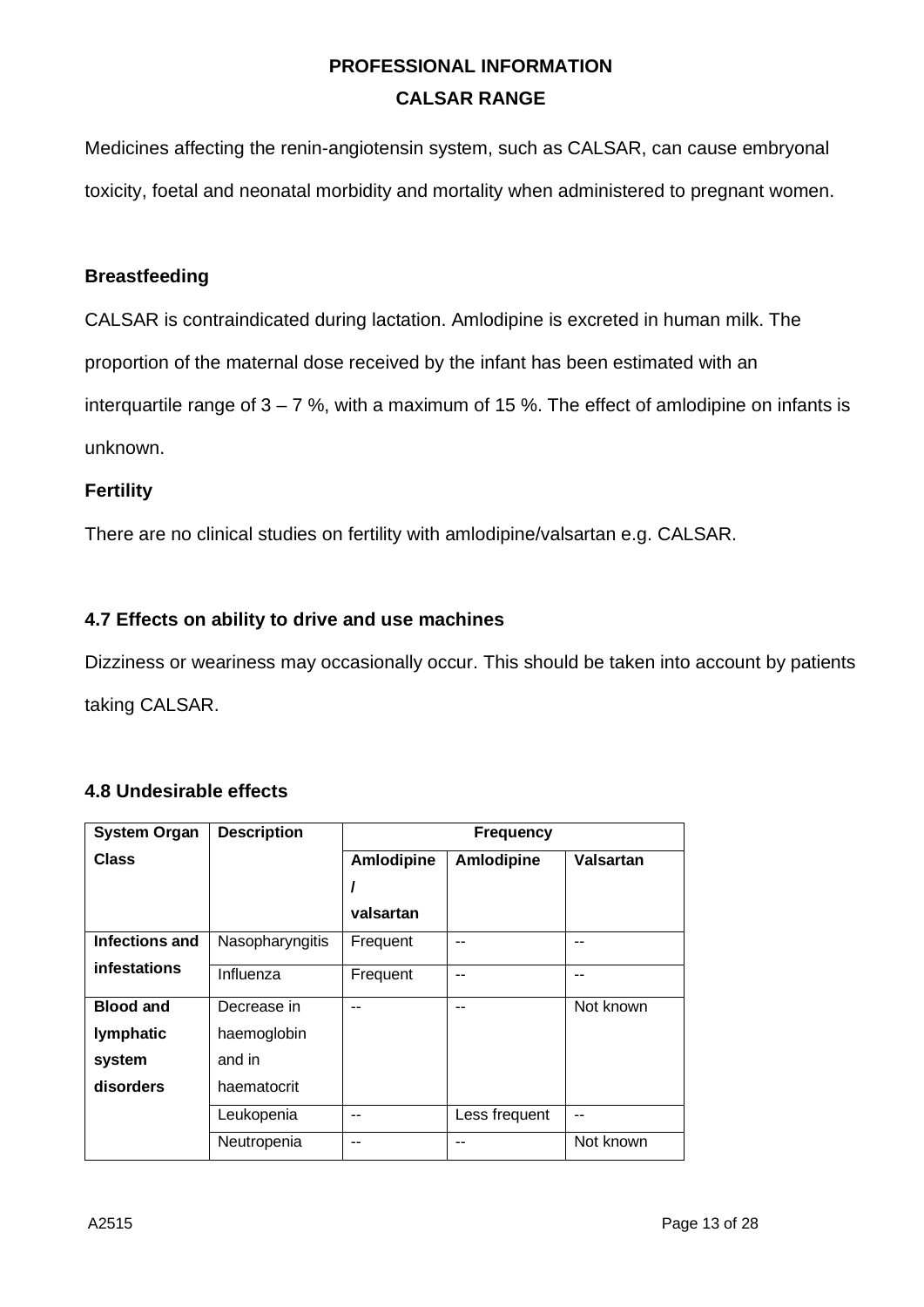|                    | Thrombocytope    | --             | Less frequent            | Not known |
|--------------------|------------------|----------------|--------------------------|-----------|
|                    | nia,             |                |                          |           |
|                    | sometimes with   |                |                          |           |
|                    | purpura          |                |                          |           |
| <b>Immune</b>      | Hypersensitivity | Less           | Less frequent            | Not known |
| system             |                  | frequent       |                          |           |
| disorders          |                  |                |                          |           |
| <b>Metabolism</b>  | Anorexia         | Less           | $\overline{\phantom{a}}$ | --        |
| and                |                  | frequent       |                          |           |
| nutrition          | Hypercalcaemia   | Less           | $\overline{\phantom{a}}$ | --        |
| disorders          |                  | frequent       |                          |           |
|                    | Hyperglycaemia   | $\overline{a}$ | Less frequent            | --        |
|                    | Hyperlipidaemia  | Less           |                          | --        |
|                    |                  | frequent       |                          |           |
|                    | Hyperuricaemia   | Less           | --                       | --        |
|                    |                  | frequent       |                          |           |
|                    | Hypokalaemia     | Frequent       | 44                       | Ш,        |
|                    | Hyponatraemia    | Less           | $-$                      | --        |
|                    |                  | frequent       |                          |           |
| <b>Psychiatric</b> | Depression       | 44             | Less frequent            | --        |
| disorders          | Anxiety          | Less           | --                       | --        |
|                    |                  | frequent       |                          |           |
|                    | Insomnia/sleep   | --             | Less frequent            | --        |
|                    | disturbances     |                |                          |           |
|                    | Mood swings      | $\overline{a}$ | Less frequent            | -−        |
|                    | Confusion        | --             | Less frequent            | ۰.        |
| <b>Nervous</b>     | Coordination     | Less           | --                       | --        |
| system             | abnormal         | frequent       |                          |           |
| disorders          | <b>Dizziness</b> | Less           | Frequent                 | --        |
|                    |                  | frequent       |                          |           |
|                    | <b>Dizziness</b> | Less           | $\overline{a}$           |           |
|                    | postural         | frequent       |                          |           |
|                    | Dysgeusia        | $\overline{a}$ | Less frequent            | --        |
|                    | Extrapyramidal   | 44             | Not known                | --        |
|                    | syndrome         |                |                          |           |
|                    | Headache         | Frequent       | Frequent                 | --        |
|                    | Hypertonia       | --             | Less frequent            | --        |
|                    | Paraesthesia     | Less           | Less frequent            | --        |
|                    |                  | frequent       |                          |           |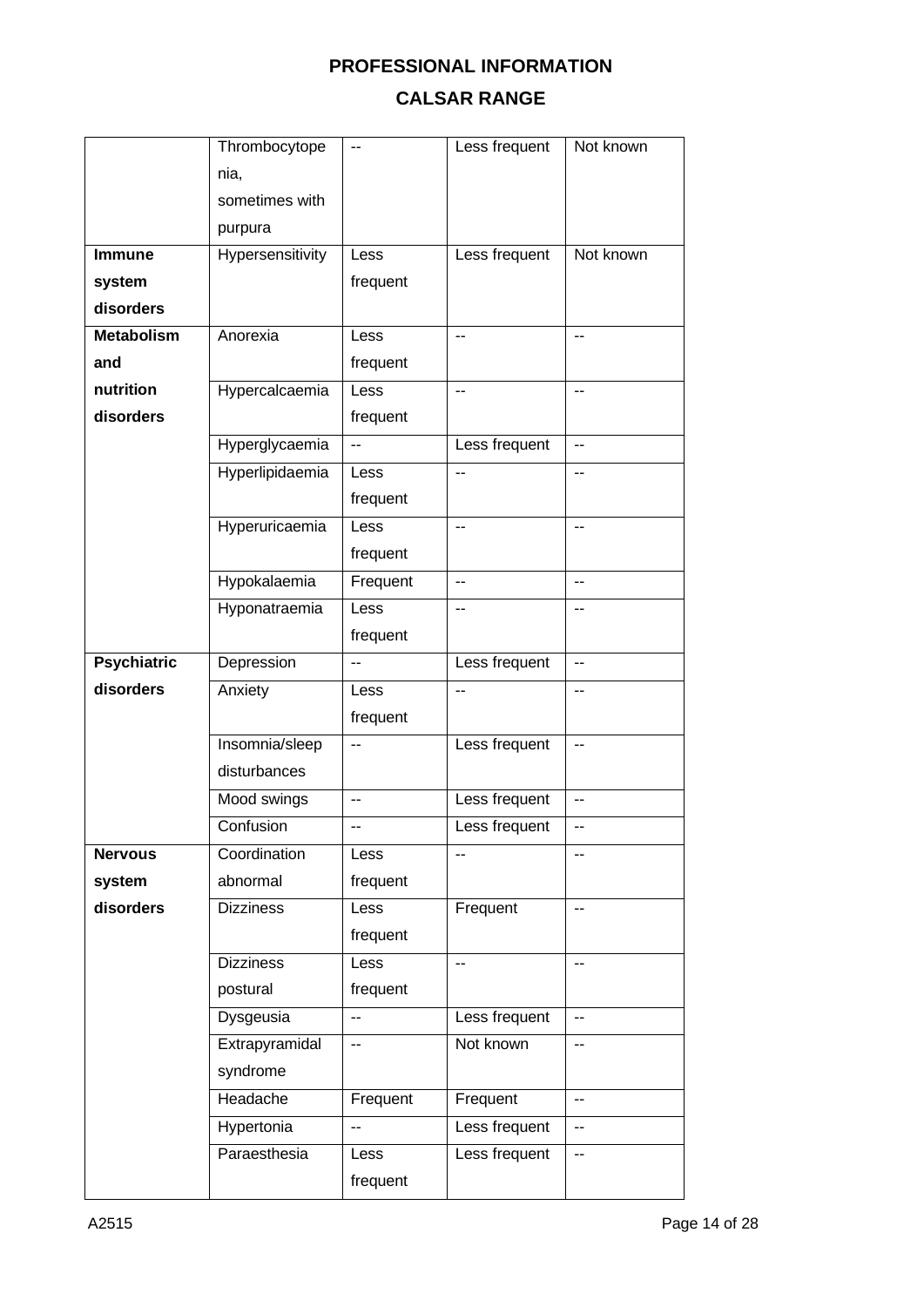|                 | Peripheral           | --             | Less frequent  | --                       |
|-----------------|----------------------|----------------|----------------|--------------------------|
|                 | neuropathy,          |                |                |                          |
|                 | neuropathy           |                |                |                          |
|                 | Somnolence           | Less           | frequent       | $-$                      |
|                 |                      | frequent       |                |                          |
|                 | Syncope              | Ш,             | Less frequent  | 44                       |
|                 | Tremor               | $\overline{a}$ | Less frequent  | $\overline{a}$           |
|                 | Hypoesthesia         | $\overline{a}$ | Less frequent  | --                       |
| Eye disorders   | Visual               | Less           | Less frequent  | --                       |
|                 | disturbance          | frequent       |                |                          |
|                 | Visual               | Less           | Less frequent  | н.                       |
|                 | impairment           | frequent       |                |                          |
| Ear and         | Tinnitus             | Less           | Less frequent  | -−                       |
| labyrinth       |                      | frequent       |                |                          |
| disorders       | Vertigo              | Less           | $-$            | Less frequent            |
|                 |                      | frequent       |                |                          |
| <b>Cardiac</b>  | <b>Palpitations</b>  | Less           | Frequent       | $\overline{a}$           |
| disorders       |                      | frequent       |                |                          |
|                 | Syncope              | Less           | ۵.             | Ш,                       |
|                 |                      | frequent       |                |                          |
|                 | Tachycardia          | Less           | н.             | --                       |
|                 |                      | frequent       |                |                          |
|                 | Dysrhythmias         | --             | Less frequent  | $\overline{\phantom{a}}$ |
|                 | (including           |                |                |                          |
|                 | bradycardia,         |                |                |                          |
|                 | ventricular          |                |                |                          |
|                 | tachycardia, and     |                |                |                          |
|                 | atrial fibrillation) |                |                |                          |
|                 | Myocardial           | $\overline{a}$ | Less frequent  | $\overline{a}$           |
|                 | infarction           |                |                |                          |
| <b>Vascular</b> | Flushing             | $\overline{a}$ | Frequent       | $\overline{a}$           |
| disorders       | Hypotension          | Less           | Less frequent  | н.                       |
|                 |                      | frequent       |                |                          |
|                 | Orthostatic          | Less           | $\overline{a}$ | н.                       |
|                 | hypotension          | frequent       |                |                          |
|                 | <b>Vasculitis</b>    | $\overline{a}$ | Less frequent  | Not known                |
| Respiratory,    | Cough                | Less           | Less frequent  | Less frequent            |
| thoracic and    |                      | frequent       |                |                          |
| mediastinal     | Dyspnoea             | --             | Less frequent  | --                       |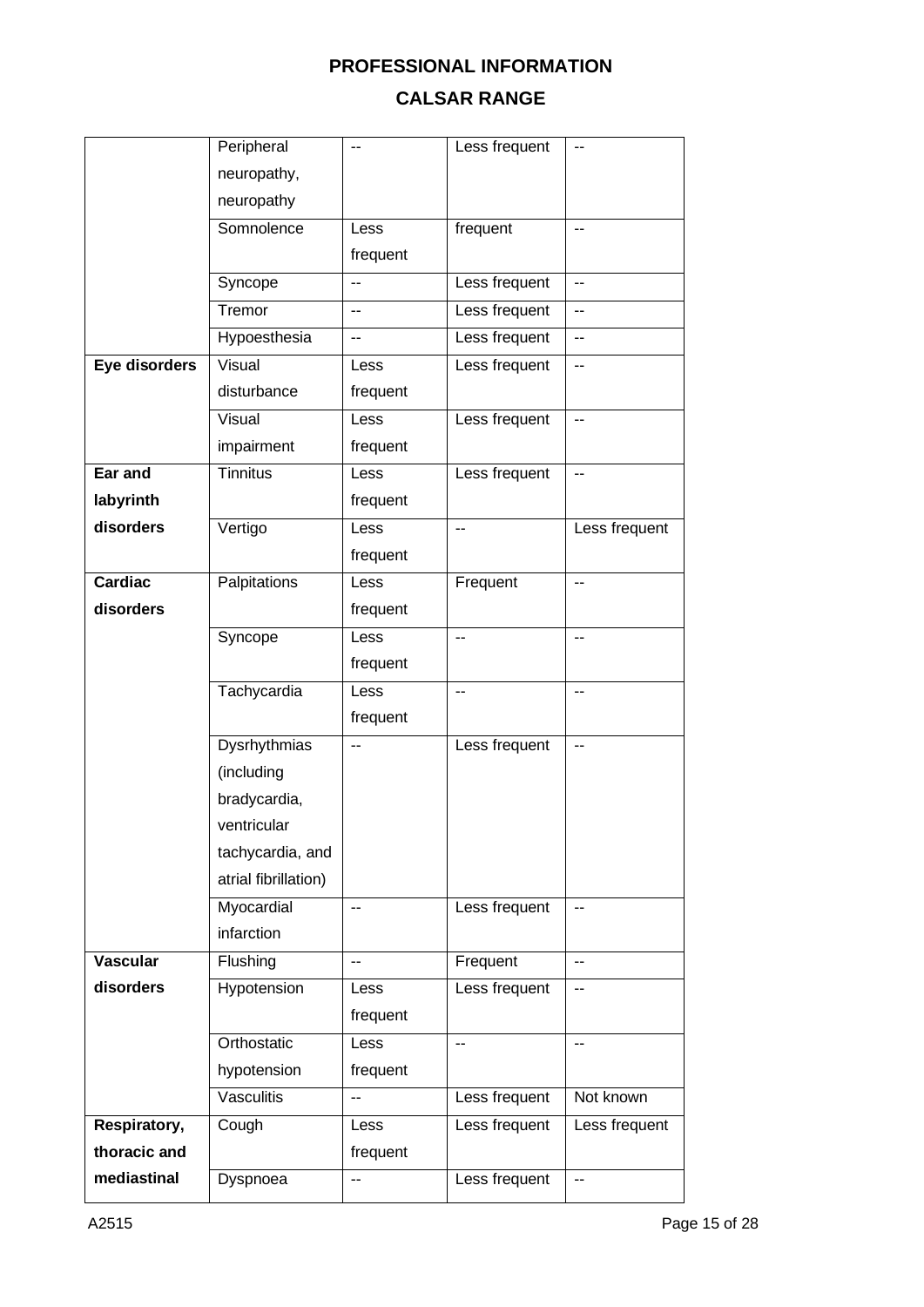| disorders             | Pharyngolaryng    | Less           |                |                          |  |
|-----------------------|-------------------|----------------|----------------|--------------------------|--|
|                       | eal pain          | frequent       |                |                          |  |
|                       | <b>Rhinitis</b>   | $\overline{a}$ | Less frequent  | $\mathbf{u}$             |  |
|                       | Abdominal         | Less           | Frequent       | Less frequent            |  |
|                       | discomfort,       | frequent       |                |                          |  |
|                       | abdominal pain    |                |                |                          |  |
|                       | upper             |                |                |                          |  |
| Gastro-               | Change of         | $\overline{a}$ | Less frequent  | $\overline{a}$           |  |
| intestinal            | bowel habit       |                |                |                          |  |
| disorders             | Constipation      | Less           | Less frequent  | $\mathbf{u}$             |  |
|                       |                   | frequent       |                |                          |  |
|                       | Diarrhoea         | Less           | Less frequent  | $\overline{\phantom{a}}$ |  |
|                       |                   | frequent       |                |                          |  |
|                       | Dry mouth         | Less           | Less frequent  | $\overline{\phantom{a}}$ |  |
|                       |                   | frequent       |                |                          |  |
|                       | Dyspepsia         | $\overline{a}$ | Less frequent  | $\overline{\phantom{a}}$ |  |
|                       | Gastritis         | $\overline{a}$ | Less frequent  | $\sim$                   |  |
|                       | Gingival          | $-$            | Less frequent  | $\overline{\phantom{a}}$ |  |
|                       | hyperplasia       |                |                |                          |  |
|                       | Nausea            | Less           | Frequent       | $\overline{a}$           |  |
|                       |                   | frequent       |                |                          |  |
|                       | Pancreatitis      | ÷÷             | Less frequent  | $\mathbf{u}$             |  |
|                       | Vomiting          | $\overline{a}$ | Less frequent  | $\overline{a}$           |  |
|                       | Liver function    | н.             | Less frequent* | Not known                |  |
|                       | test              |                |                |                          |  |
|                       | abnormal,         |                |                |                          |  |
|                       | including blood   |                |                |                          |  |
|                       | bilirubin         |                |                |                          |  |
|                       | increase          |                |                |                          |  |
| <b>Hepato-biliary</b> | Hepatitis         | --             | Less frequent  |                          |  |
| disorders             | Intrahepatic      | н.             | Less frequent  | $\overline{\phantom{a}}$ |  |
|                       | cholestasis,      |                |                |                          |  |
|                       | jaundice          |                |                |                          |  |
|                       | Alopecia          | $\overline{a}$ | Less frequent  | $\overline{a}$           |  |
| <b>Skin and</b>       | Angioedema        | $\overline{a}$ | Less frequent  | Not known                |  |
| subcutaneous          | <b>Dermatitis</b> | --             | н.             | Not known                |  |
| tissue                | bullous           |                |                |                          |  |
| disorders             | Erythema          | Less           | н.             | $\sim$                   |  |
|                       |                   | frequent       |                |                          |  |
| A2515                 |                   |                |                | Page 16 of 28            |  |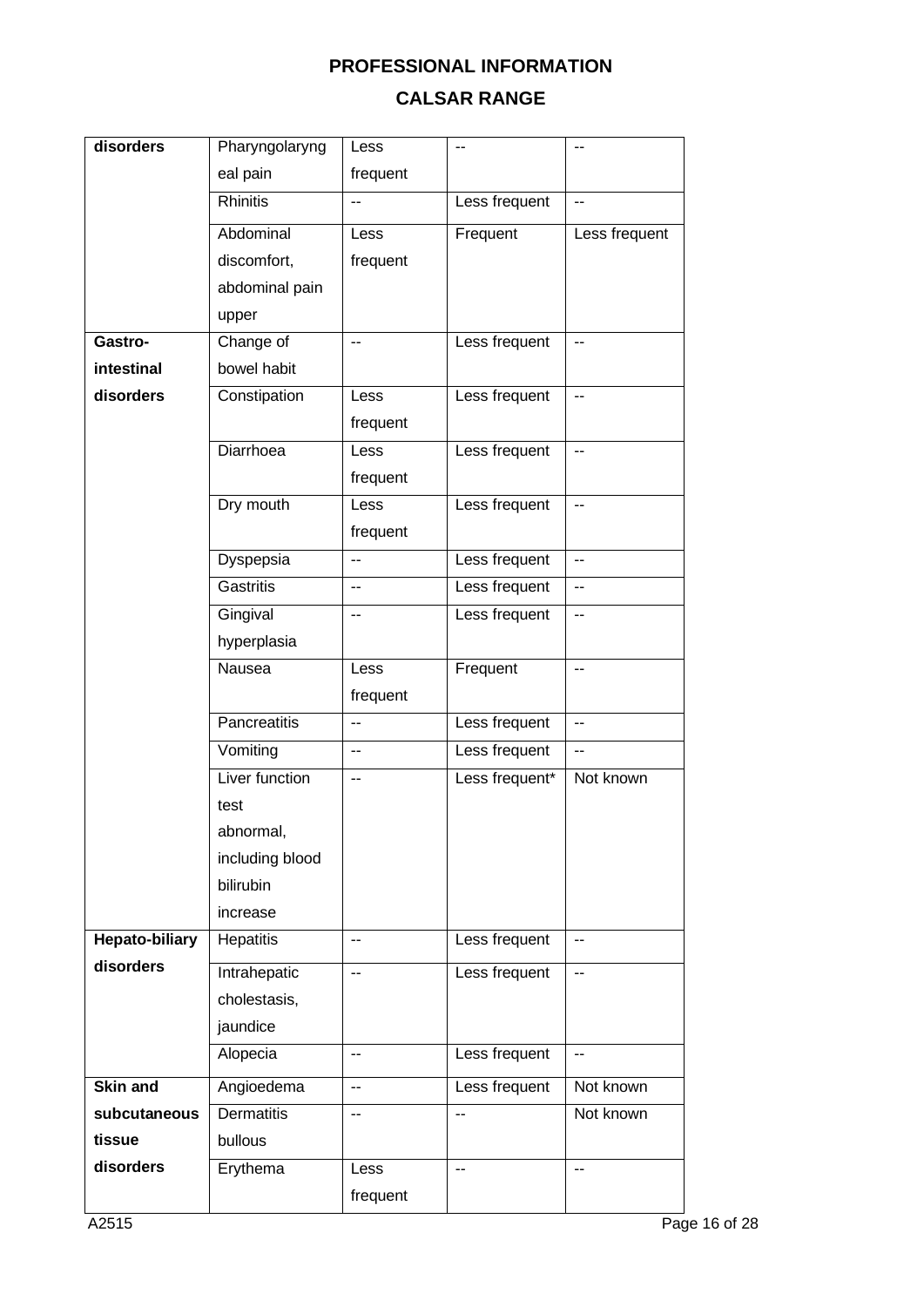|                 | Erythema               | --             | Less frequent  | --             |
|-----------------|------------------------|----------------|----------------|----------------|
|                 | multiforme             |                |                |                |
|                 | Exanthema              | Less           | Less frequent  | -−             |
|                 |                        | frequent       |                |                |
|                 | Hyperhidrosis          | Less           | Less frequent  | 44             |
|                 |                        | frequent       |                |                |
|                 | Photosensitivity       | $\overline{a}$ | Less frequent  | $\sim$         |
|                 | reaction               |                |                |                |
|                 | Pruritus               | Less           | Less frequent  | Not known      |
|                 |                        | frequent       |                |                |
|                 | Purpura                | $\overline{a}$ | Less frequent  | Ξ.             |
|                 | Rash                   | Less           | Less frequent  | Not known      |
|                 |                        | frequent       |                |                |
|                 | <b>Skin</b>            |                | Less frequent  |                |
|                 | discolouration         |                |                |                |
|                 | Urticaria and          | 44             | Less frequent  | $\overline{a}$ |
|                 | other forms of         |                |                |                |
|                 | rash                   |                |                |                |
|                 | Exfoliative            | ۵.             | Less frequent  | --             |
|                 | dermatitis             |                |                |                |
|                 | Stevens-               | $\overline{a}$ | Less frequent  | --             |
|                 | Johnson                |                |                |                |
|                 | syndrome               |                |                |                |
|                 | Quincke                | ۵.             | Less frequent  | $-$            |
|                 | oedema                 |                |                |                |
|                 | <b>Toxic Epidermal</b> | $-$            | Not known      |                |
|                 | Necrolysis             |                |                |                |
|                 | Arthralgia             | Less           | Less frequent  | $\overline{a}$ |
|                 |                        | frequent       |                |                |
| <b>Musculo-</b> | Back pain              | Less           | Less frequent  | $\overline{a}$ |
| skeletal        |                        | frequent       |                |                |
| and             | Joint swelling         | Less           | --             | --             |
| connective      |                        | frequent       |                |                |
| tissue          | Muscle spasm           | Less           | Less frequent  | $\overline{a}$ |
| disorders       |                        | frequent       |                |                |
|                 | Myalgia                | $\overline{a}$ | Less frequent  | Not known      |
|                 | Ankle swelling         | --             | Frequent       | --             |
|                 | Sensation of           | Less           | $\overline{a}$ | $\overline{a}$ |
|                 | heaviness              | frequent       |                |                |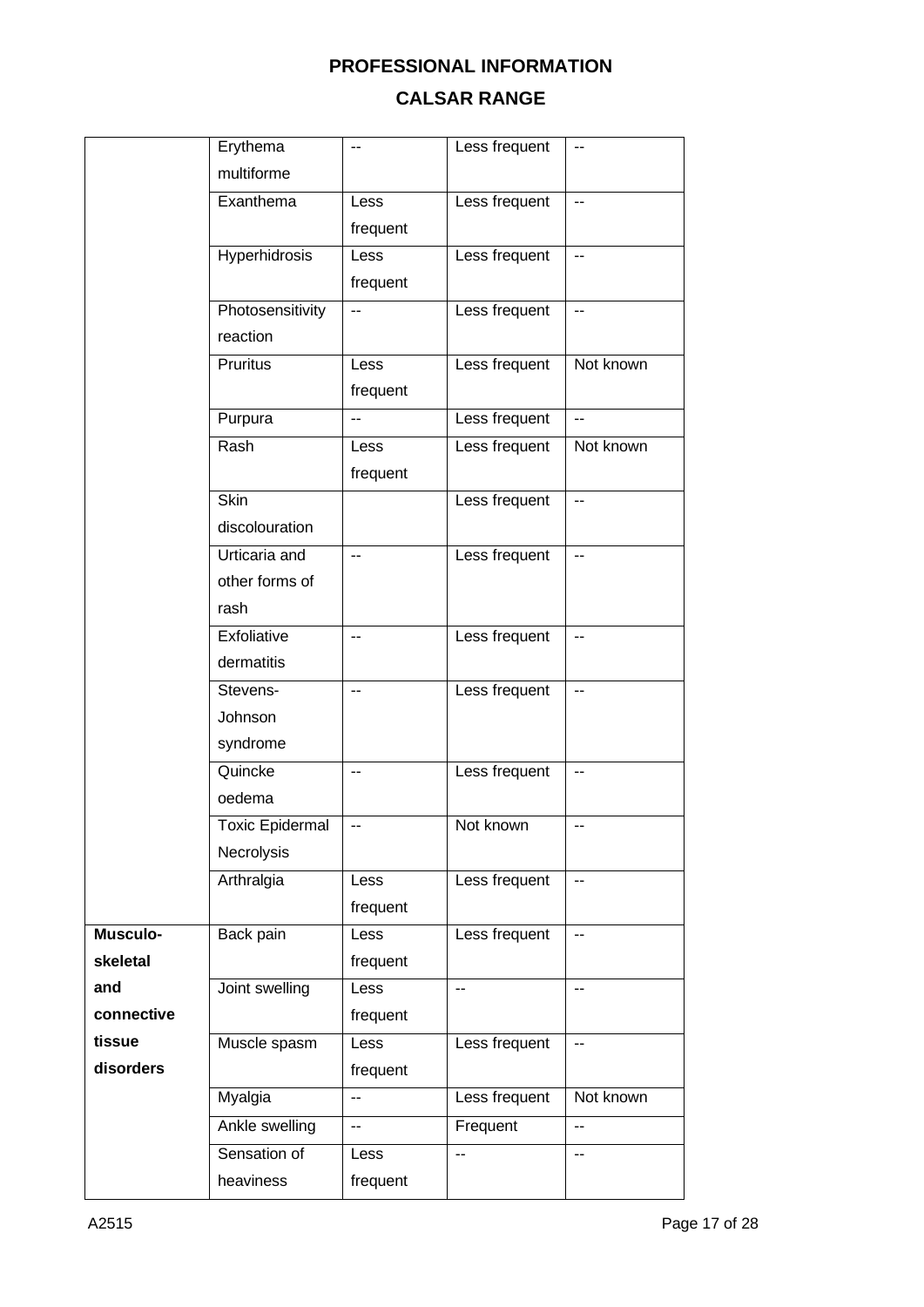## **CALSAR RANGE**

|                       | Increased blood |                |                          | Not known      |
|-----------------------|-----------------|----------------|--------------------------|----------------|
|                       | creatinine      |                |                          |                |
| <b>Renal and</b>      | Micturition     | $\sim$         | Less frequent            | ÷.             |
| urinary               | disorder        |                |                          |                |
| disorders             | Nocturia        | $\overline{a}$ | Less frequent            | $\overline{a}$ |
|                       | Pollakiuria     | Less           | Less frequent            | $\overline{a}$ |
|                       |                 | frequent       |                          |                |
|                       | Polyuria        | Less           | $\overline{a}$           | $\overline{a}$ |
|                       |                 | frequent       |                          |                |
|                       | Renal failure   | $-$            | $\overline{a}$           | Not known      |
|                       | and             |                |                          |                |
|                       | impairment      |                |                          |                |
|                       | Impotence       |                | Less frequent            |                |
| Repro-                | Erectile        | Less           |                          |                |
| ductive               | dysfunction     | frequent       |                          |                |
| system and            | Gynaecomastia   | $-$            | Less frequent            | Ξ.             |
| breast                |                 |                |                          |                |
| disorders             | Asthenia        | Frequent       | Less frequent            | н.             |
|                       |                 |                |                          |                |
| <b>General</b>        | Discomfort,     | $\overline{a}$ | Less frequent            | $\overline{a}$ |
| disorders and         | malaise         |                |                          |                |
| administration        | Fatigue         | Frequent       | Frequent                 | Less frequent  |
| site                  | Facial oedema   | Frequent       | $-$                      | $\overline{a}$ |
| conditions            | Flushing, hot   | Frequent       | --                       | --             |
|                       | flush           |                |                          |                |
|                       | Non cardiac     |                | Less frequent            | --             |
|                       | chest pain      |                |                          |                |
|                       | Oedema          | Frequent       | Frequent                 | $\overline{a}$ |
|                       | Oedema          | Frequent       | $\overline{\phantom{a}}$ | --             |
|                       | peripheral      |                |                          |                |
|                       | Pain            | $\overline{a}$ | Less frequent            | $\overline{a}$ |
|                       | Pitting oedema  | Frequent       | $\overline{a}$           | $\overline{a}$ |
|                       | Increased serum | $\overline{a}$ | н.                       | Not known      |
|                       | potassium       |                |                          |                |
| <b>Investigations</b> | Increased       | $\overline{a}$ | Less frequent            | $\overline{a}$ |
|                       | weight          |                |                          |                |
|                       | Decreased       | $\overline{a}$ | Less frequent            | $\mathbf{u}$   |
|                       | weight          |                |                          |                |

**\*** Mostly consistent with cholestasis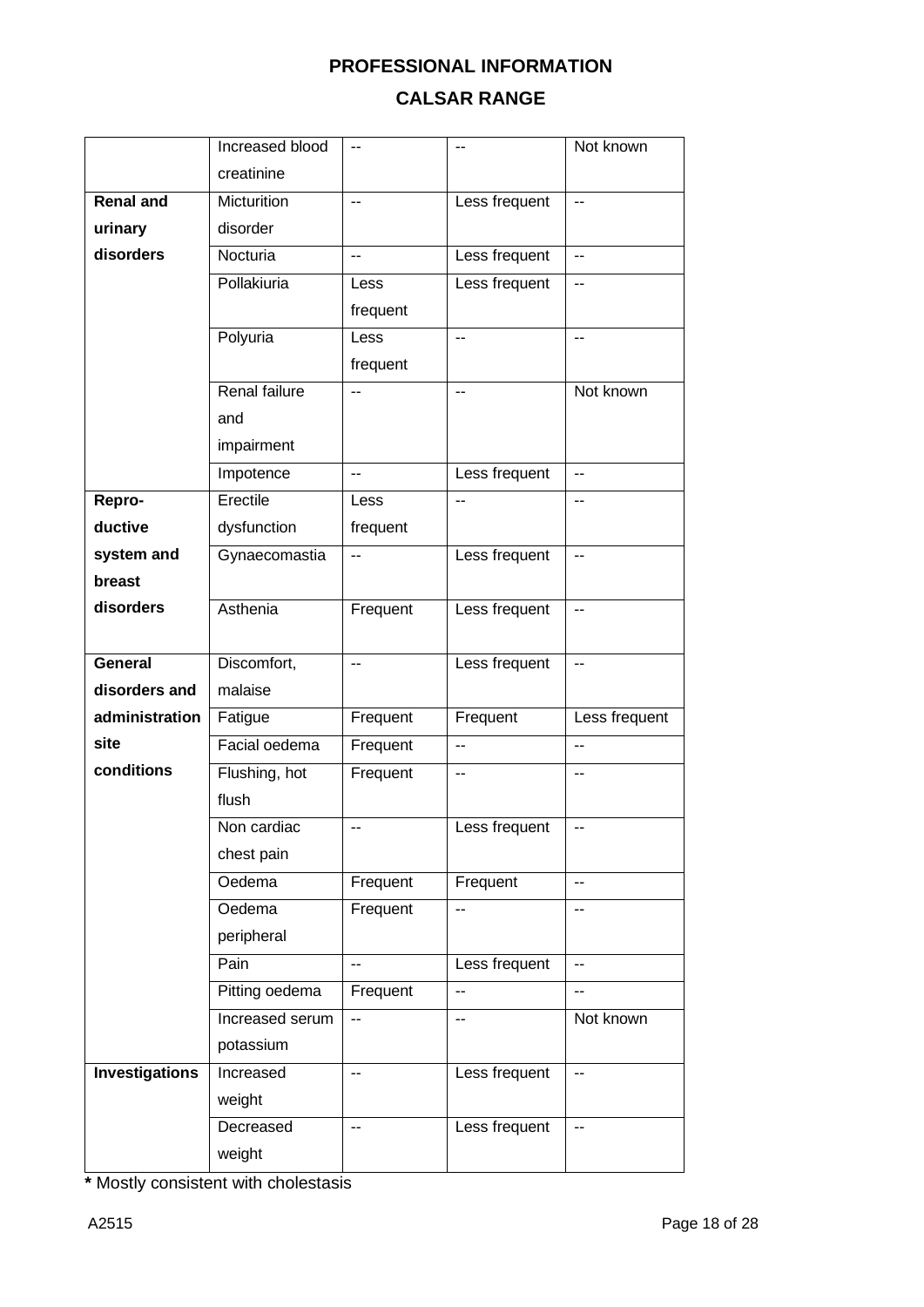### **Reporting of suspected adverse reactions**

Reporting suspected adverse reactions after authorisation of the medicine is important. It allows continued monitoring of the benefit/risk balance of the medicine. Healthcare providers are asked to report any suspected adverse reactions to SAHPRA via the "6.04 Adverse Drug Reactions Reporting Form", found online under SAHPRA's publications: https://www.sahpra.org.za/Publications/Index/8

### **4.9 Overdose**

#### *Symptoms*

There is no experience of overdose with CALSAR. The major symptom of overdose with valsartan is possibly pronounced hypotension with dizziness. Overdose with amlodipine may result in excessive peripheral vasodilation and, possibly, reflex tachycardia. Marked and potentially prolonged systemic hypotension up to and including shock with fatal outcome have been reported.

#### *Treatment*

If ingestion is recent, induction of vomiting or gastric lavage may be considered. Administration of activated charcoal to healthy volunteers immediately or up to two hours after ingestion of amlodipine has been shown to significantly decrease amlodipine absorption. Clinically significant hypotension due to CALSAR overdose calls for active cardiovascular support, including frequent monitoring of cardiac and respiratory function, elevation of extremities, and attention to circulating fluid volume and urine output. A vasoconstrictor may be helpful in restoring vascular tone and blood pressure, provided that there is no contraindication to its use. Intravenous calcium gluconate may be beneficial in reversing the effects of calcium channel blockade.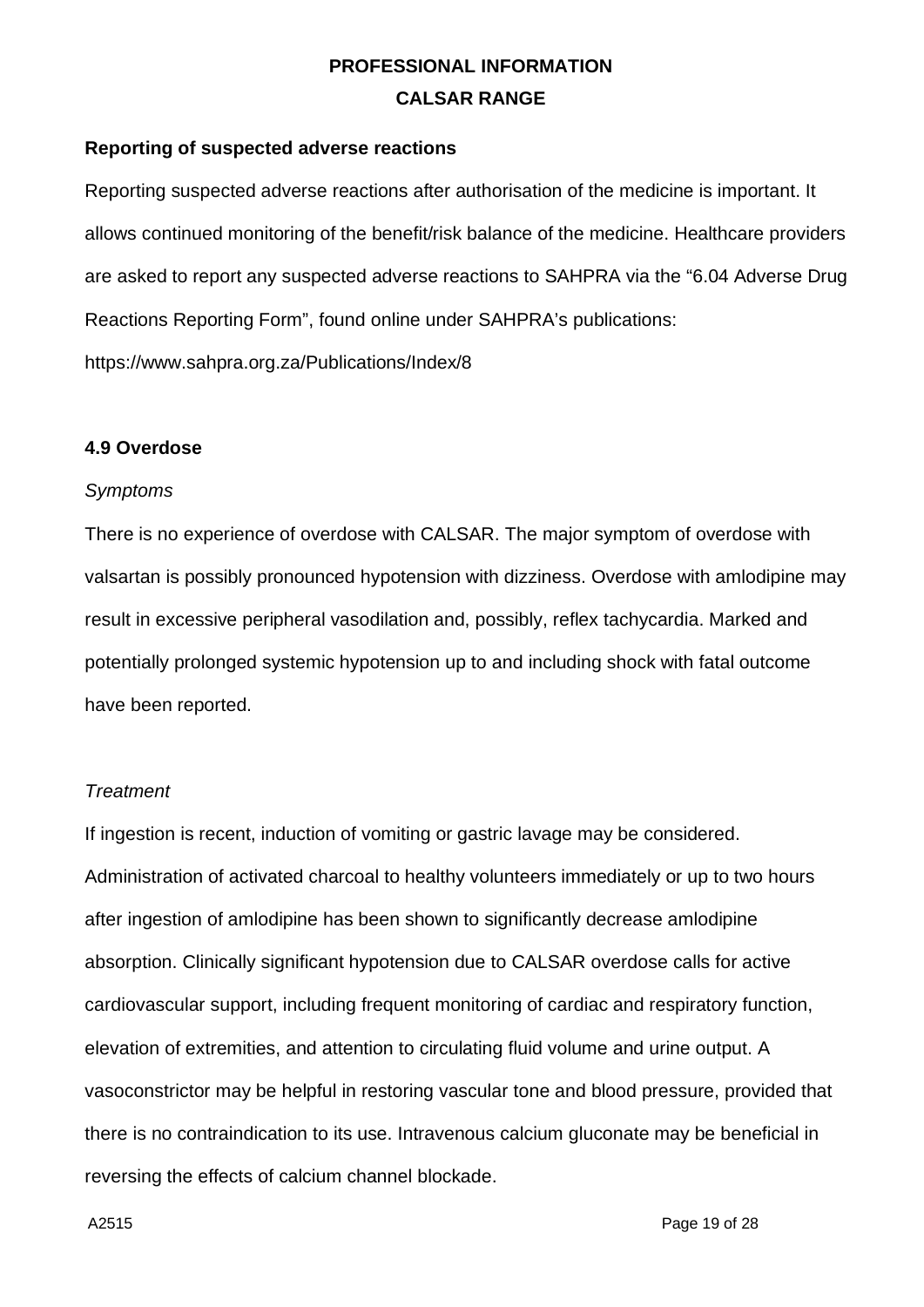Both valsartan and amlodipine are unlikely to be removed by haemodialysis.

## **5. PHARMACOLOGICAL PROPERTIES**

### **5.1 Pharmacodynamic properties**

A 7.1.3 Vascular medicines - other hypotensives

Pharmacotherapeutic group: Agents acting on the renin-angiotensin system; angiotensin II antagonists, combinations; angiotensin II antagonists and calcium channel blockers, ATC code: C09DB01

CALSAR combines two antihypertensive compounds with separate mechanisms of action: amlodipine belongs to the calcium antagonist class and valsartan to the angiotensin II (ang II) antagonist class of medicines.

### Amlodipine/valsartan

The combination of amlodipine and valsartan produces dose-related additive reduction in blood pressure across its therapeutic dose range. The antihypertensive effect of a single dose of the combination persisted for 24 hours.

Age, gender and race did not influence the response to CALSAR.

### **Amlodipine**

The amlodipine component of amlodipine/valsartan inhibits the transmembrane entry of calcium ions into cardiac and vascular smooth muscle. The mechanism of the antihypertensive action of amlodipine is due to a direct relaxant effect on vascular smooth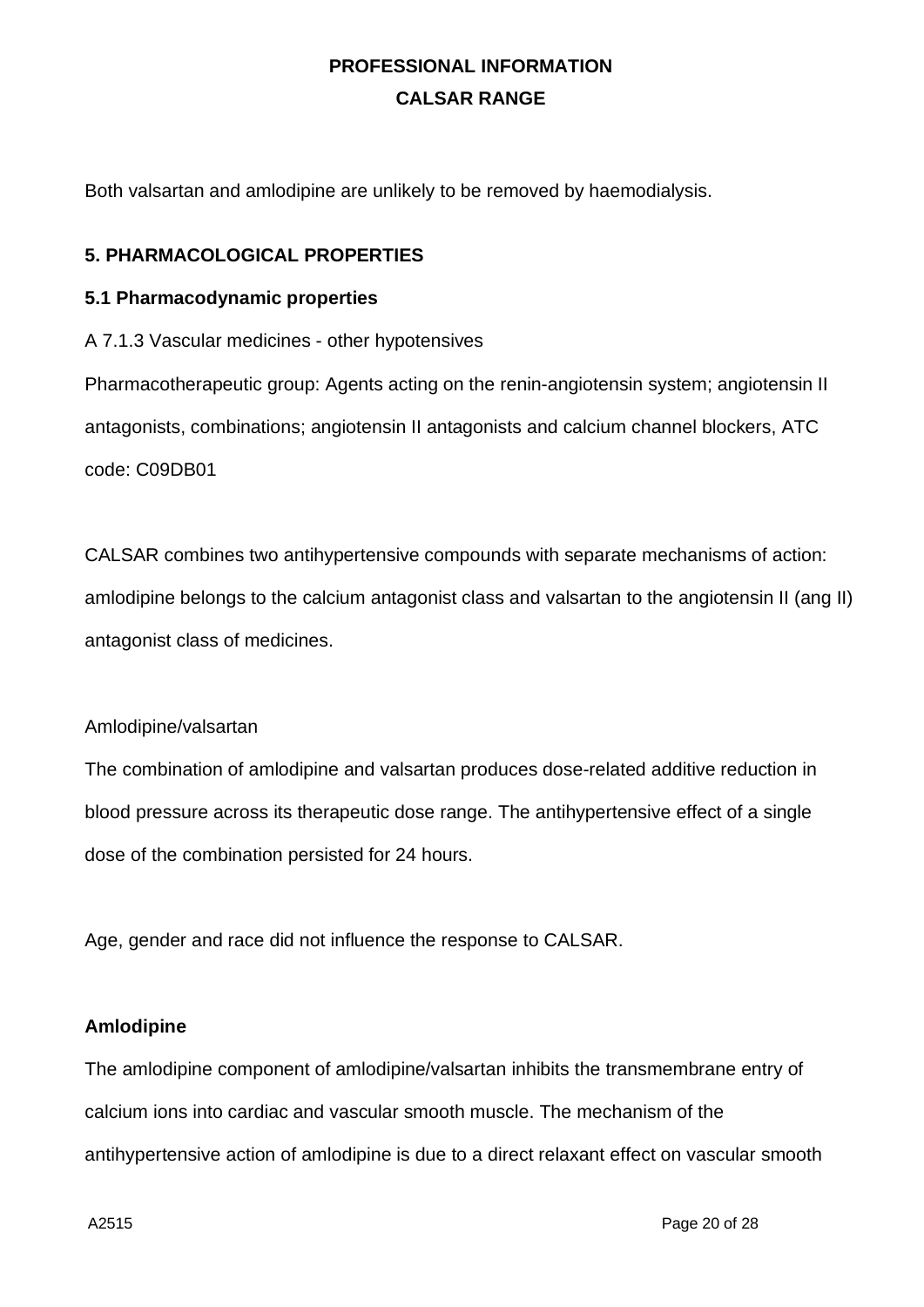muscle, causing reductions in peripheral vascular resistance and in blood pressure. Experimental data suggest that amlodipine binds to both dihydropyridine and nondihydropyridine binding sites. The contractile processes of cardiac muscle and vascular smooth muscle are dependent upon the movement of extracellular calcium ions into these cells through specific ion channels.

Following administration of therapeutic doses to patients with hypertension, amlodipine produces vasodilation, resulting in a reduction of supine and standing blood pressures. These decreases in blood pressure are not accompanied by a significant change in heart rate or plasma catecholamine levels with chronic dosing.

Plasma concentrations correlate with effect in both young and elderly patients.

In hypertensive patients with normal renal function, therapeutic doses of amlodipine resulted in a decrease in renal vascular resistance and an increase in glomerular filtration rate and effective renal plasma flow, without change in filtration fraction or proteinuria.

Haemodynamic measurements of cardiac function at rest and during exercise (or pacing) in patients with normal ventricular function treated with amlodipine have generally demonstrated a small increase in cardiac index without significant influence on dP/dt or on left ventricular end diastolic pressure or volume. In haemodynamic studies, amlodipine has not been associated with a negative inotropic effect when administered in the therapeutic dose range to intact animals and humans, even when co-administered with beta blockers to humans.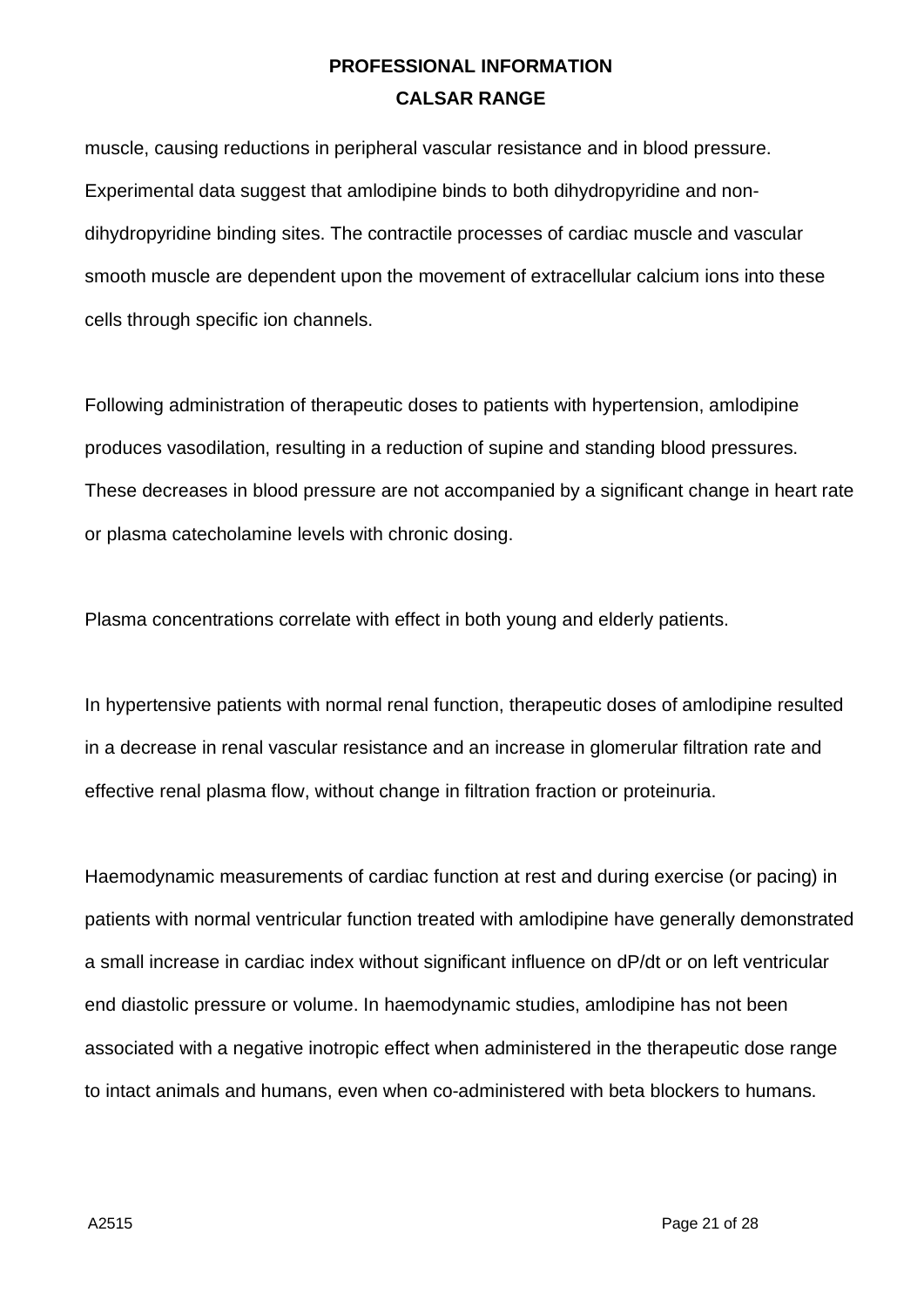Amlodipine does not change sinoatrial nodal function or atrioventricular conduction in intact animals or humans.

#### **Valsartan**

Valsartan is an orally active, potent and specific angiotensin II receptor antagonist. It acts selectively on the receptor subtype  $AT_1$ , which is responsible for the known actions of angiotensin II. The increased plasma levels of angiotensin II following AT1 receptor blockade with valsartan may stimulate the unblocked receptor subtype AT2, which appears to counterbalance the effect of the AT1 receptor. Valsartan does not exhibit any partial agonist activity at the AT1 receptor and has much (about 20 000-fold) greater affinity for the AT1 receptor than for the AT2 receptor.

Administration of valsartan to patients with hypertension results in reduction of blood pressure without affecting pulse rate.

In most patients, after administration of a single oral dose, onset of antihypertensive activity occurs within 2 hours, and the peak reduction of blood pressure is achieved within 4-6 hours. The antihypertensive effect persists over 24 hours after administration. During repeated administration, the maximum reduction in blood pressure with any dose is generally attained within 2-4 weeks and is sustained during long-term therapy. Abrupt withdrawal of valsartan has not been associated with rebound hypertension or other adverse clinical events.

Valsartan has been demonstrated to significantly reduce hospitalisations in patients with chronic heart failure (NYHA class II-IV). The benefits were greatest in patients not receiving either an ACE inhibitor or a beta blocker. Valsartan has also been shown to reduce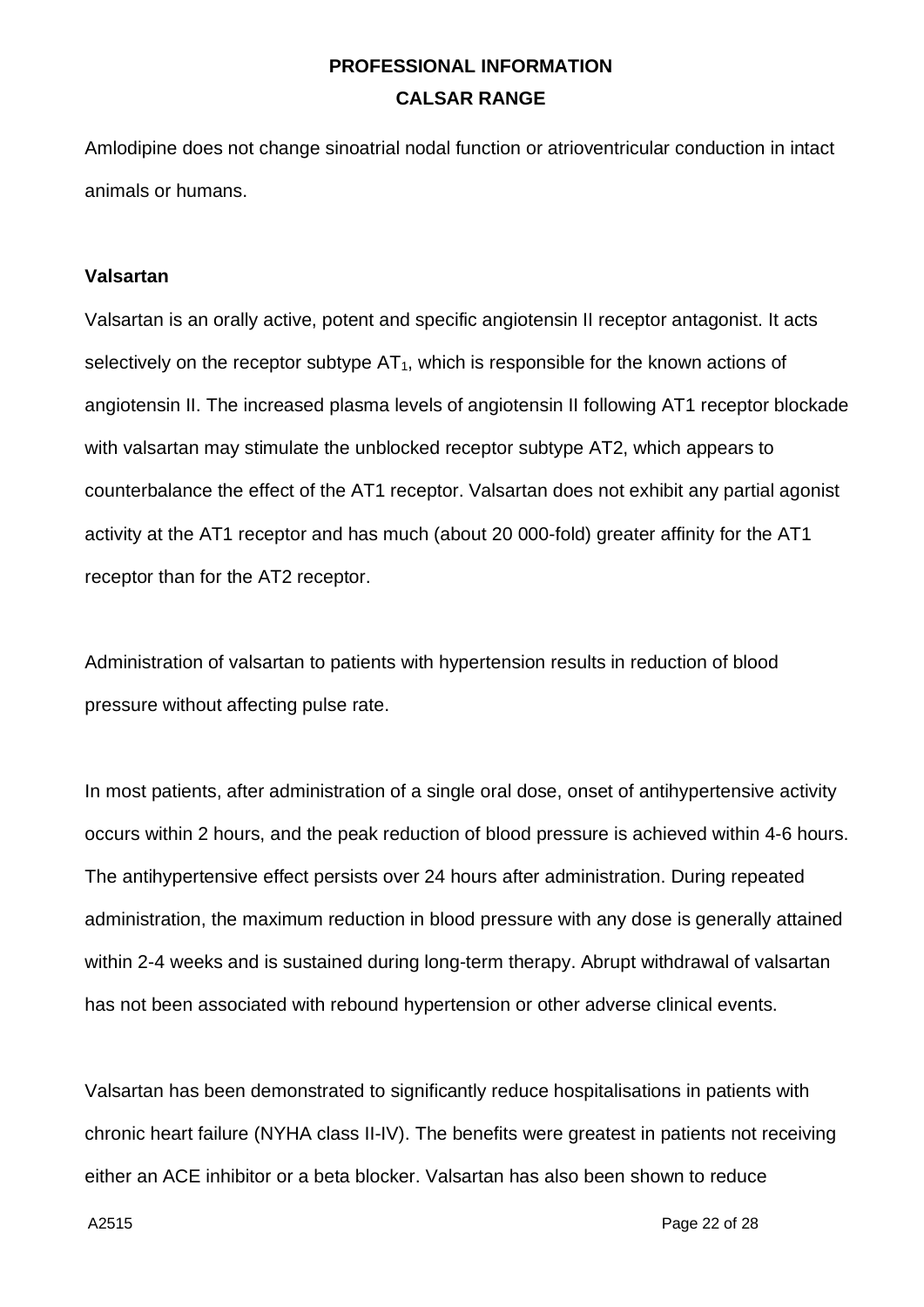cardiovascular mortality in clinically stable patients with left ventricular failure or left ventricular dysfunction following myocardial infarction.

## **5.2 Pharmacokinetic properties**

### **Amlodipine/valsartan**

Following oral administration of amlodipine/valsartan, peak plasma concentrations of valsartan and amlodipine are reached in 3 and 6–8 hours, respectively. The rate and extent of absorption of amlodipine/valsartan are equivalent to the bioavailability of valsartan and amlodipine when administered as individual tablets.

## **Amlodipine**

### *Absorption*

After oral administration of therapeutic doses of amlodipine alone, peak plasma concentrations of amlodipine are reached in 6-12 hours. Absolute bioavailability has been calculated as between 64 % and 80 %. Amlodipine bioavailability is unaffected by food ingestion. (See absorption of combination tablet below).

### *Distribution*

Volume of distribution is approximately 21 L/kg. In vitro studies with amlodipine have shown that approximately 97,5 % of circulating compound is bound to plasma proteins in hypertensive patients.

### *Biotransformation*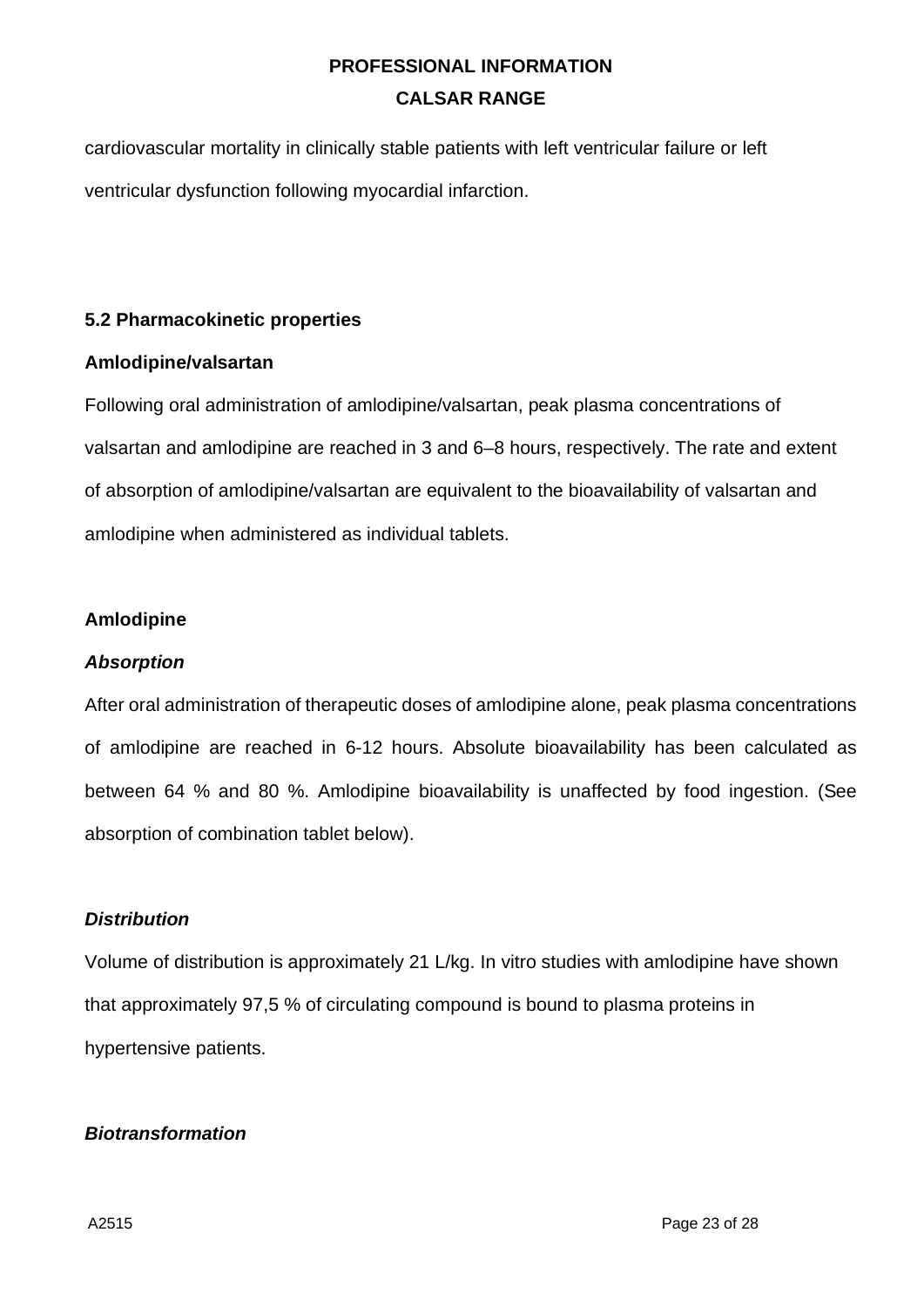Amlodipine is extensively (approximately 90 %) metabolised in the liver to inactive metabolites.

### *Elimination*

Amlodipine elimination from plasma is biphasic, with a terminal elimination half-life of approximately 30 to 50 hours. Steady-state plasma levels are reached after continuous administration for 7–8 days. Ten per cent of original amlodipine and 60 % of amlodipine metabolites are excreted in urine.

### **Valsartan**

### *Absorption*

Following oral administration of valsartan alone, peak plasma concentrations of valsartan are reached in 2–4 hours. Mean absolute bioavailability is 23 %. Food decreases exposure (as measured by AUC) to valsartan by about 40 % and peak plasma concentration (Cmax) by about 50 %, although from about 8 h post dosing plasma valsartan concentrations are similar for the fed and fasted groups. This reduction in AUC is not, however, accompanied by a clinically significant reduction in the therapeutic effect, and valsartan can therefore be given either with or without food.

### *Distribution*

The steady-state volume of distribution of valsartan after intravenous administration is about 17 litres, indicating that valsartan does not distribute into tissues extensively. Valsartan is highly bound to serum proteins (94–97 %), mainly serum albumin.

### *Biotransformation*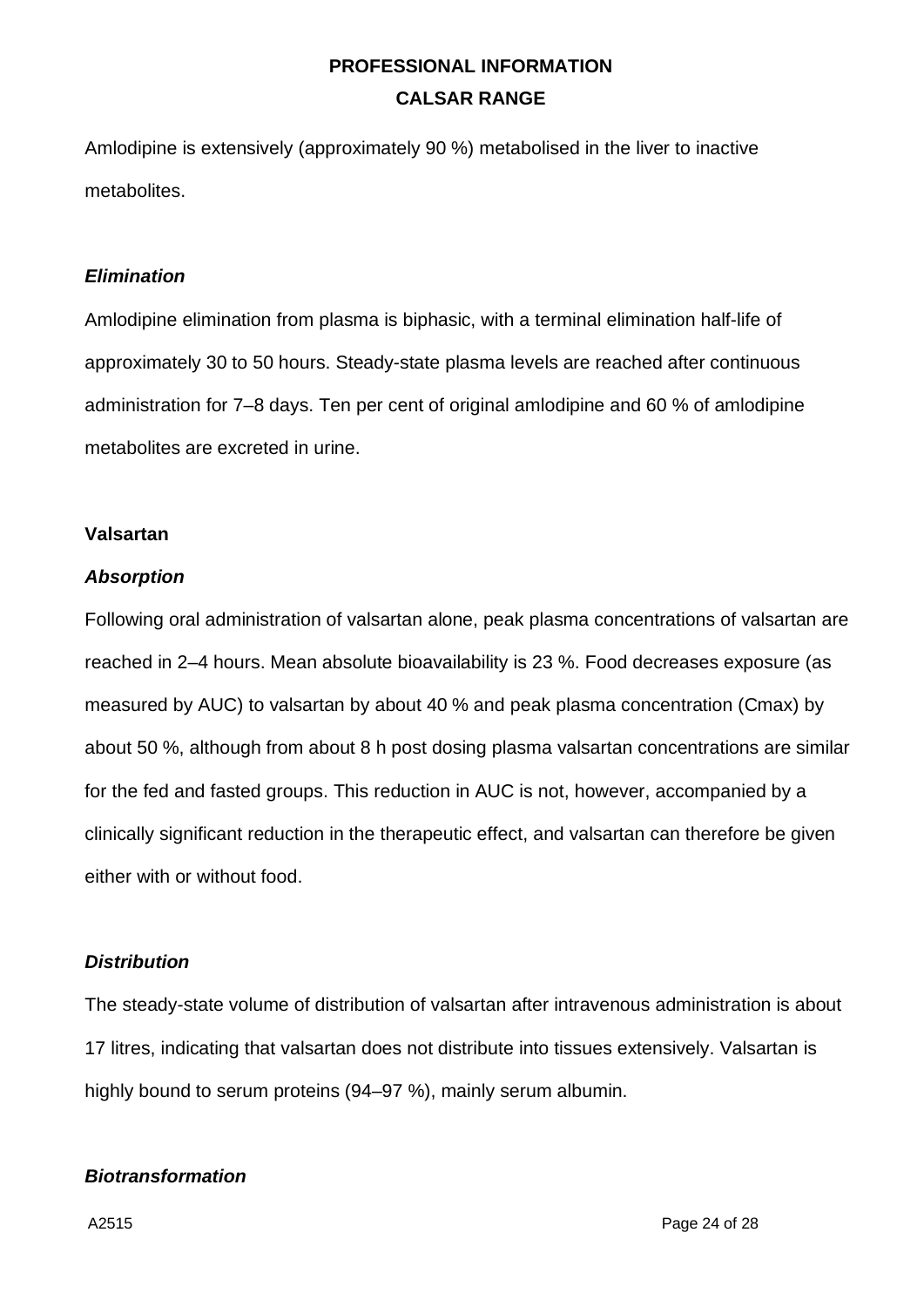Valsartan is not transformed to a high extent as only about 20 % of dose is recovered as metabolites. A hydroxy metabolite has been identified in plasma at low concentrations (less than 10 % of the valsartan AUC). This metabolite is pharmacologically inactive.

### *Elimination*

Valsartan shows multiexponential decay kinetics ( $t_{\text{Xa}}$  <1 h and  $t_{\text{Xb}}$  about 9 h). Valsartan is primarily eliminated in faeces (about 83 % of dose) and urine (about 13 % of dose), mainly as unchanged medicine. Following intravenous administration, plasma clearance of valsartan is about 2 L/h and its renal clearance is 0,62 L/h (about 30 % of total clearance). The half-life of valsartan is 6 hours.

### **Special populations**

### **Paediatric population (age below 18 years)**

No pharmacokinetic data are available in the paediatric population

### **Elderly (age 65 years or over)**

Time to peak plasma amlodipine concentrations is similar in young and elderly patients. In elderly patients, amlodipine clearance tends to decline, causing increases in the area under the curve (AUC) and elimination half-life. Mean systemic AUC of valsartan is higher by 70 % in the elderly than in the young, therefore caution is required when increasing the dosage.

#### **Renal impairment**

The pharmacokinetics of amlodipine are not significantly influenced by renal impairment. As expected for a compound where renal clearance accounts for only 30 % of total plasma clearance, no correlation was seen between renal function and systemic exposure to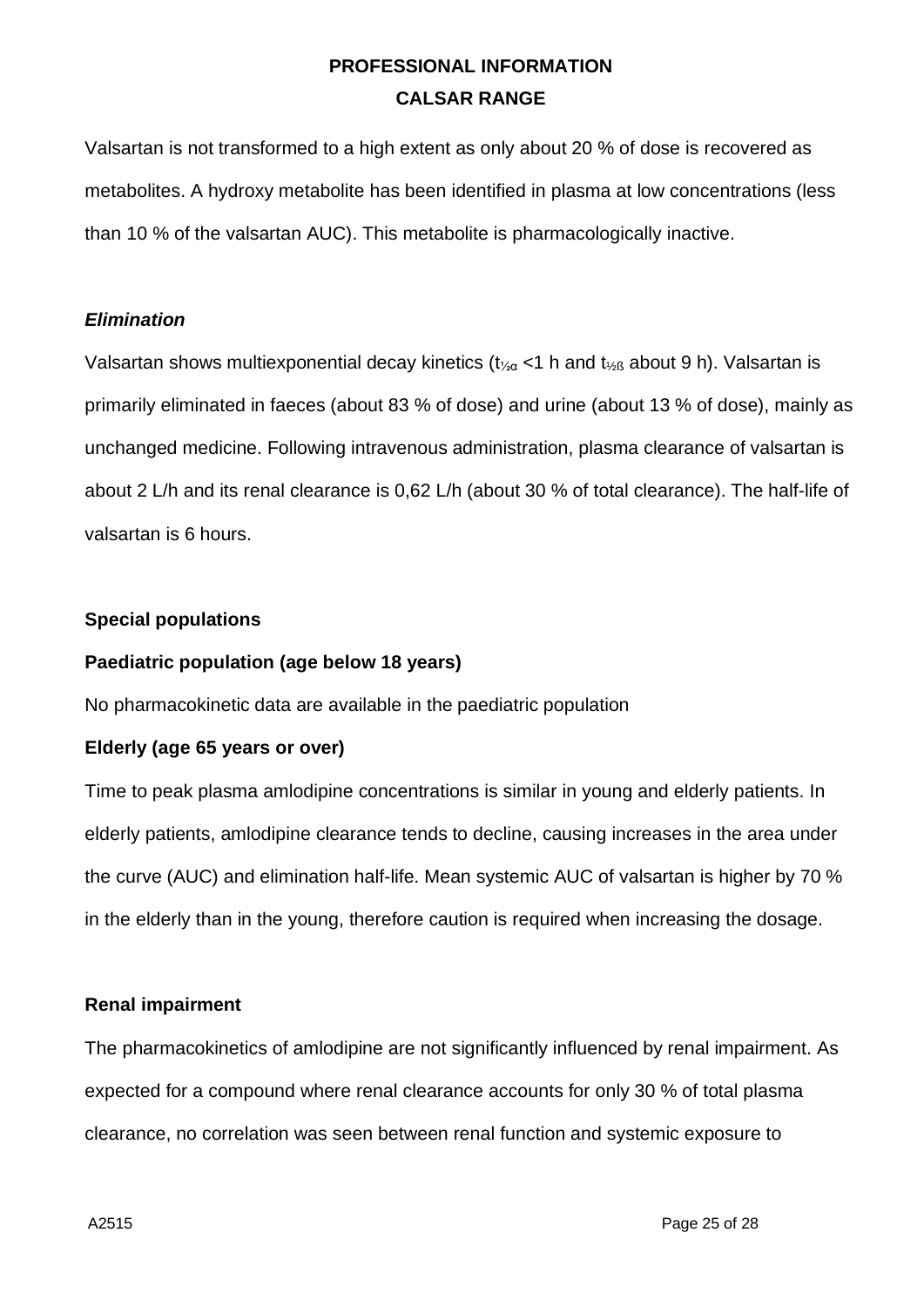valsartan. Patients with mild to moderate renal impairment may therefore receive the usual initial dose.

## **Hepatic impairment**

Patients with hepatic impairment have decreased clearance of amlodipine with resulting increase of approximately 40–60 % in AUC. On average, in patients with mild to moderate chronic liver disease exposure (measured by AUC values) to valsartan is twice that found in healthy volunteers (matched by age, sex and weight). Caution should be exercised in patients with liver disease (see section 4.2).

## **Linearity**

Valsartan and amlodipine exhibit linear pharmacokinetics.

## **6. PHARMACEUTICAL PARTICULARS**

### **6.1 List of excipients**

Croscarmellose sodium

Magnesium stearate

Microcrystalline cellulose

Opadry White (hypromellose, titanium dioxide and macrogol)

Opadry Yellow (hypromellose, titanium dioxide, iron oxide yellow and macrogol)

Povidone

Talc

## **6.2 Incompatibilities**

Not applicable.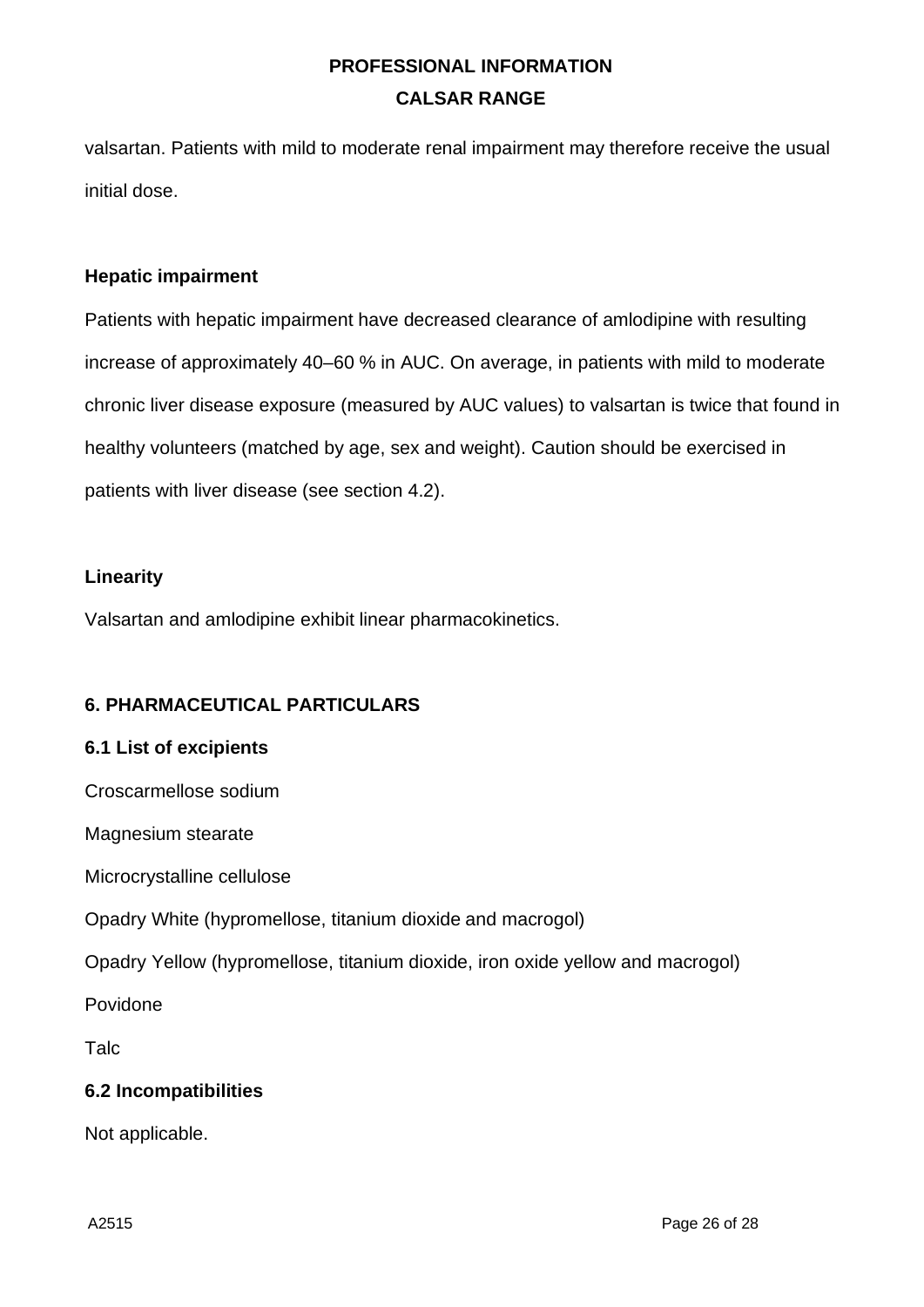## **6.3 Shelf life**

36 months

### **6.4 Special precautions for storage**

Store at or below 30 ºC. Protect from moisture.

Keep blisters in carton until required for use.

### **6.5 Nature and contents of container**

CALSAR tablets are packed in PVC/PVDC aluminium foil blisters of 10 tablets, then placed in an outer carton. Each carton contains 30 tablets.

## **6.6 Special precautions for disposal**

No special requirements.

## **7. HOLDER OF THE CERTIFICATE OF REGISTRATION**

Pharma Dynamics (Pty) Ltd

1<sup>st</sup> Floor, Grapevine House, Steenberg Office Park

Silverwood Close

Westlake, Cape Town

7945, South Africa

## **8. REGISTRATION NUMBER(S)**

CALSAR 5/80 mg: A51/7.1.3/1106

CALSAR 5/160 mg: A51/7.1.3/1107

CALSAR 10/160 mg: A51/7.1.3/1108